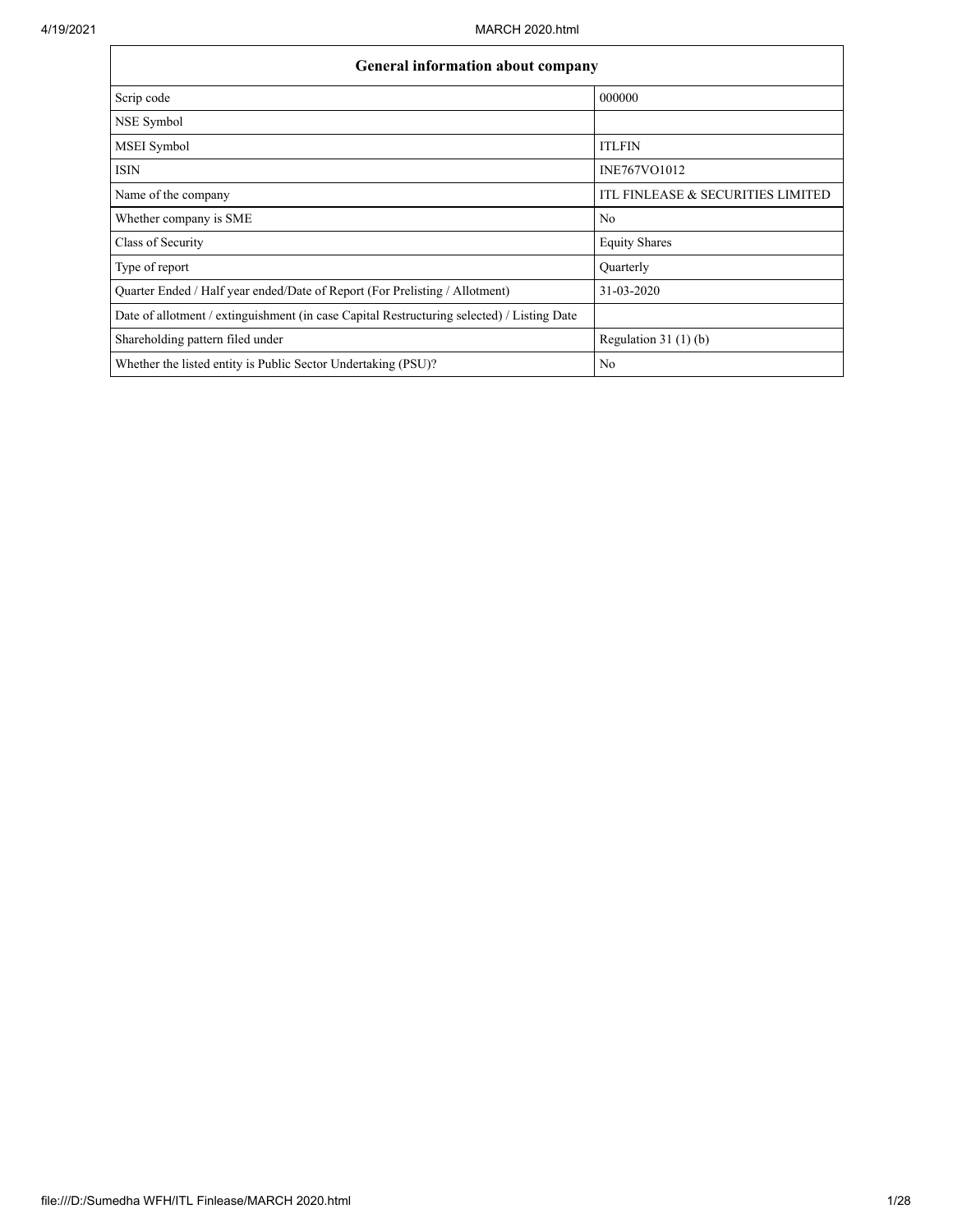|                | <b>Declaration</b>                                                                        |                |                                |                       |                             |
|----------------|-------------------------------------------------------------------------------------------|----------------|--------------------------------|-----------------------|-----------------------------|
| Sr.<br>No.     | Particular                                                                                | Yes/No         | Promoter and<br>Promoter Group | Public<br>shareholder | Non Promoter-<br>Non Public |
| $\overline{1}$ | Whether the Listed Entity has issued any partly paid up shares?                           | No             | No                             | N <sub>o</sub>        | N <sub>o</sub>              |
| $\sqrt{2}$     | Whether the Listed Entity has issued any Convertible Securities<br>9                      | No             | No                             | No                    | No                          |
| $\overline{3}$ | Whether the Listed Entity has issued any Warrants?                                        | N <sub>0</sub> | No                             | No                    | No                          |
| $\overline{4}$ | Whether the Listed Entity has any shares against which<br>depository receipts are issued? | No             | No                             | No                    | No                          |
| $\overline{5}$ | Whether the Listed Entity has any shares in locked-in?                                    | No             | N <sub>0</sub>                 | No                    | No                          |
| 6              | Whether any shares held by promoters are pledge or otherwise<br>encumbered?               | N <sub>0</sub> | No                             |                       |                             |
| $\overline{7}$ | Whether company has equity shares with differential voting<br>rights?                     | No             | No                             | No                    | No                          |
| 8              | Whether the listed entity has any significant beneficial owner?                           | N <sub>0</sub> |                                |                       |                             |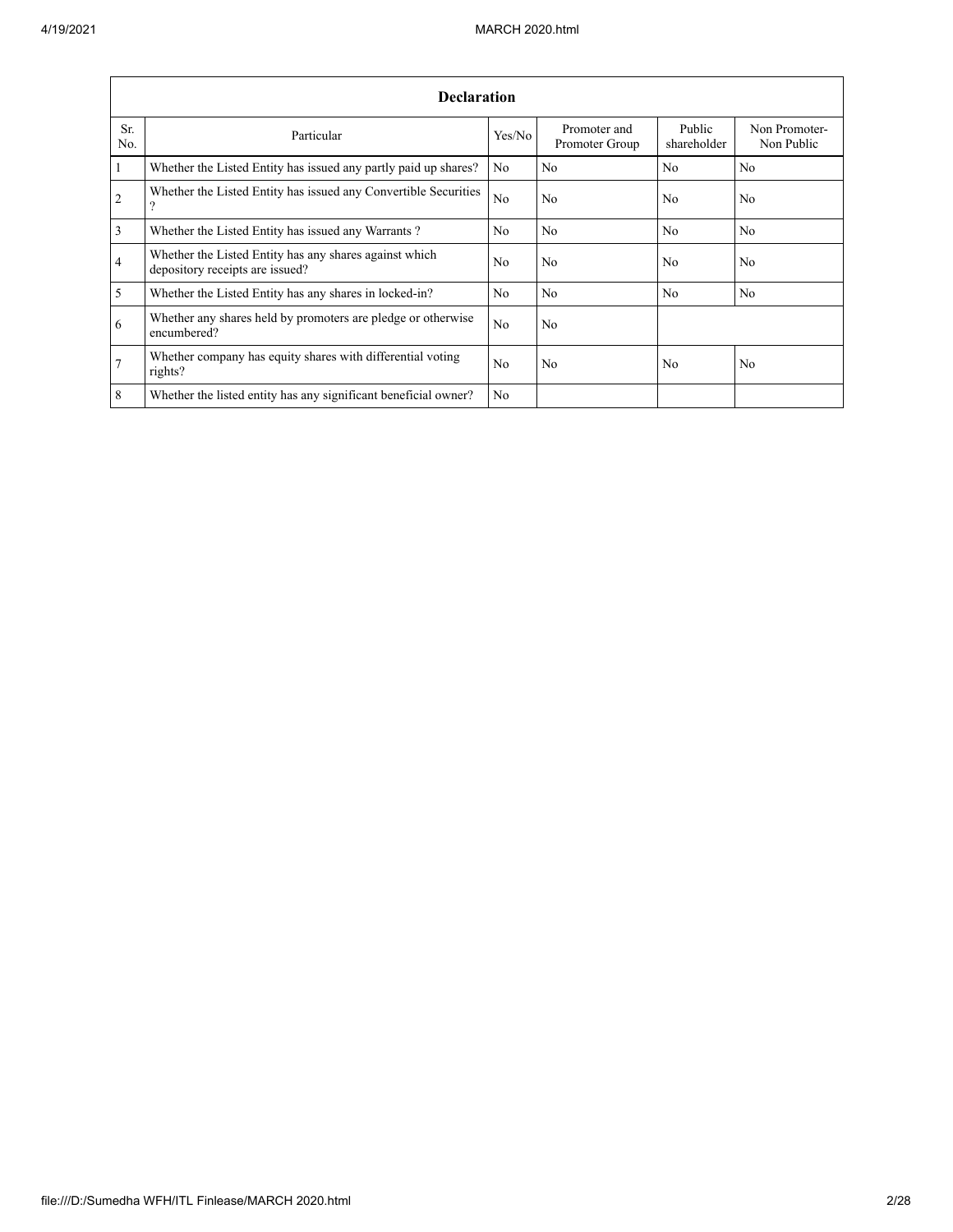|                 | Category                                  | Nos. Of      | No. of<br>fully paid  | No. Of<br>Partly  | No. Of<br>shares         | Total nos.<br>shares         | Shareholding as a<br>% of total no. of   | class of securities (IX) |               | Number of Voting Rights held in each |                     |
|-----------------|-------------------------------------------|--------------|-----------------------|-------------------|--------------------------|------------------------------|------------------------------------------|--------------------------|---------------|--------------------------------------|---------------------|
| Category<br>(I) | of<br>shareholder                         | shareholders | up equity             | paid-up<br>equity | underlying<br>Depository | held (VII)                   | shares (calculated<br>as per SCRR, 1957) |                          |               | No of Voting (XIV) Rights            | Total as a          |
|                 | (II)                                      | (III)        | shares<br>held $(IV)$ | shares<br>held(V) | Receipts<br>(VI)         | $= (IV) +$<br>$(V)$ + $(VI)$ | (VIII) As a % of<br>$(A+B+C2)$           | Class<br>eg: $X$         | Class<br>eg:y | Total                                | $%$ of<br>$(A+B+C)$ |
| (A)             | Promoter<br>$\&$<br>Promoter<br>Group     | 43           | 2898290               |                   |                          | 2898290                      | 61.24                                    | 2898290                  |               | 2898290                              | 61.24               |
| (B)             | Public                                    | 378          | 1834010               |                   |                          | 1834010                      | 38.76                                    | 1834010                  |               | 1834010                              | 38.76               |
| (C)             | Non<br>Promoter-<br>Non Public            |              |                       |                   |                          |                              |                                          |                          |               |                                      |                     |
| (C1)            | <b>Shares</b><br>underlying<br><b>DRs</b> |              |                       |                   |                          |                              |                                          |                          |               |                                      |                     |
| (C2)            | Shares held<br>by<br>Employee<br>Trusts   |              |                       |                   |                          |                              |                                          |                          |               |                                      |                     |
|                 | Total                                     | 421          | 4732300               |                   |                          | 4732300                      | 100                                      | 4732300                  |               | 4732300                              | 100                 |

# **Table I - Summary Statement holding of specified securities**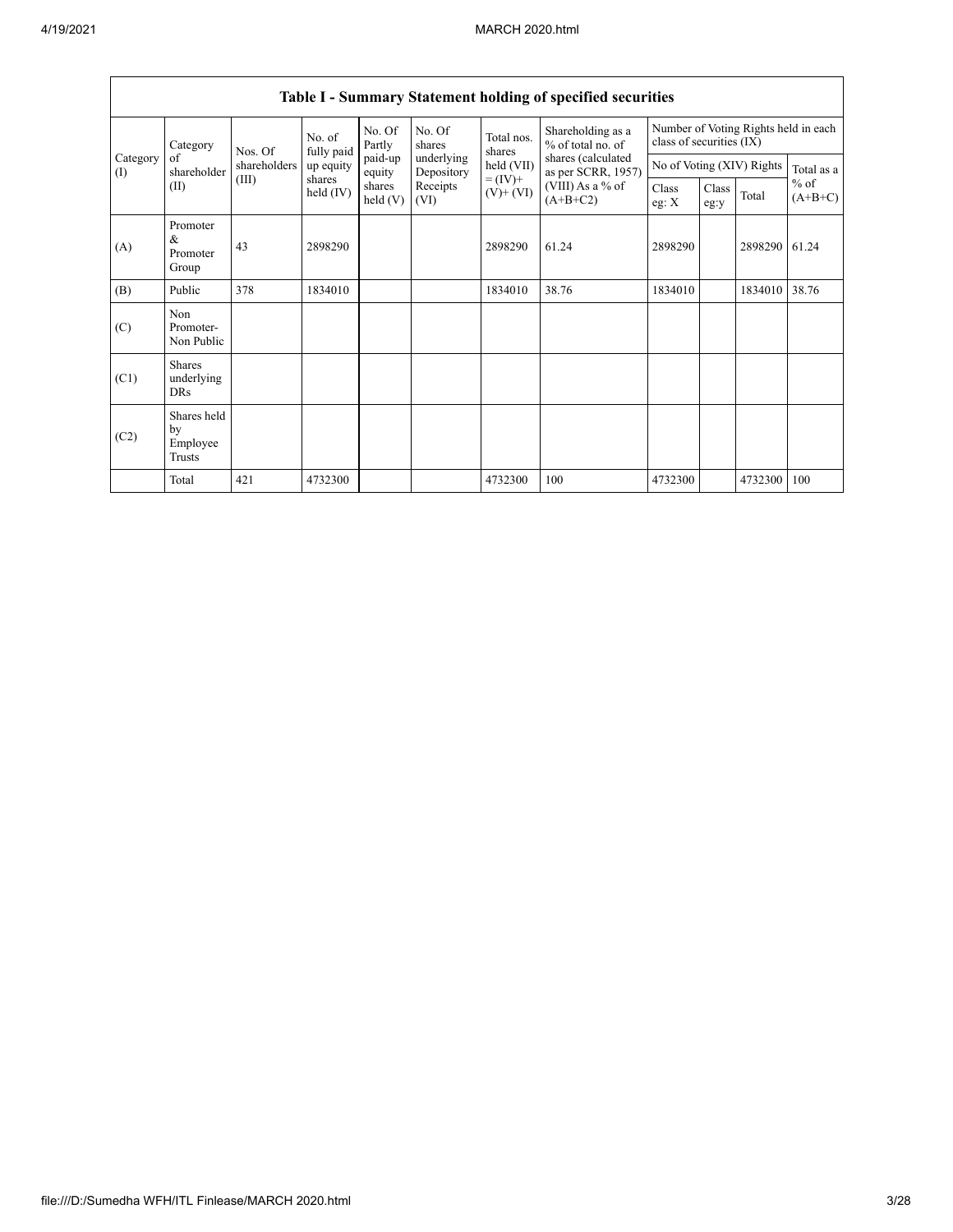|          |                                           |                                                 |                                    |                                                           | Table I - Summary Statement holding of specified securities                              |            |                                                  |                         |                                                         |                                       |
|----------|-------------------------------------------|-------------------------------------------------|------------------------------------|-----------------------------------------------------------|------------------------------------------------------------------------------------------|------------|--------------------------------------------------|-------------------------|---------------------------------------------------------|---------------------------------------|
| Category | Category<br>of                            | No. Of<br><b>Shares</b><br>Underlying           | No. of<br>Shares<br>Underlying     | No. Of Shares<br>Underlying<br>Outstanding<br>convertible | Shareholding, as a %<br>assuming full<br>conversion of<br>convertible securities (       |            | Number of<br>Locked in<br>shares (XII)           | <b>Shares</b><br>(XIII) | Number of<br>pledged or<br>otherwise<br>encumbered      | Number of<br>equity shares<br>held in |
| (1)      | shareholder<br>(II)                       | Outstanding<br>convertible<br>securities<br>(X) | Outstanding<br>Warrants<br>$(X_i)$ | securities and<br>No. Of<br>Warrants (Xi)<br>(a)          | as a percentage of<br>diluted share capital)<br>$(XI)=(VII)+(X) As a %$<br>of $(A+B+C2)$ | No.<br>(a) | As a<br>$%$ of<br>total<br>Shares<br>held<br>(b) | No.<br>(a)              | As a<br>$%$ of<br>total<br><b>Shares</b><br>held<br>(b) | dematerialized<br>form (XIV)          |
| (A)      | Promoter<br>&<br>Promoter<br>Group        |                                                 |                                    |                                                           | 61.24                                                                                    |            |                                                  |                         |                                                         | 2893190                               |
| (B)      | Public                                    |                                                 |                                    |                                                           | 38.76                                                                                    |            |                                                  |                         |                                                         | 550600                                |
| (C)      | Non<br>Promoter-<br>Non Public            |                                                 |                                    |                                                           |                                                                                          |            |                                                  |                         |                                                         |                                       |
| (C1)     | <b>Shares</b><br>underlying<br><b>DRs</b> |                                                 |                                    |                                                           |                                                                                          |            |                                                  |                         |                                                         |                                       |
| (C2)     | Shares held<br>by<br>Employee<br>Trusts   |                                                 |                                    |                                                           |                                                                                          |            |                                                  |                         |                                                         |                                       |
|          | Total                                     |                                                 |                                    |                                                           | 100                                                                                      |            |                                                  |                         |                                                         | 3443790                               |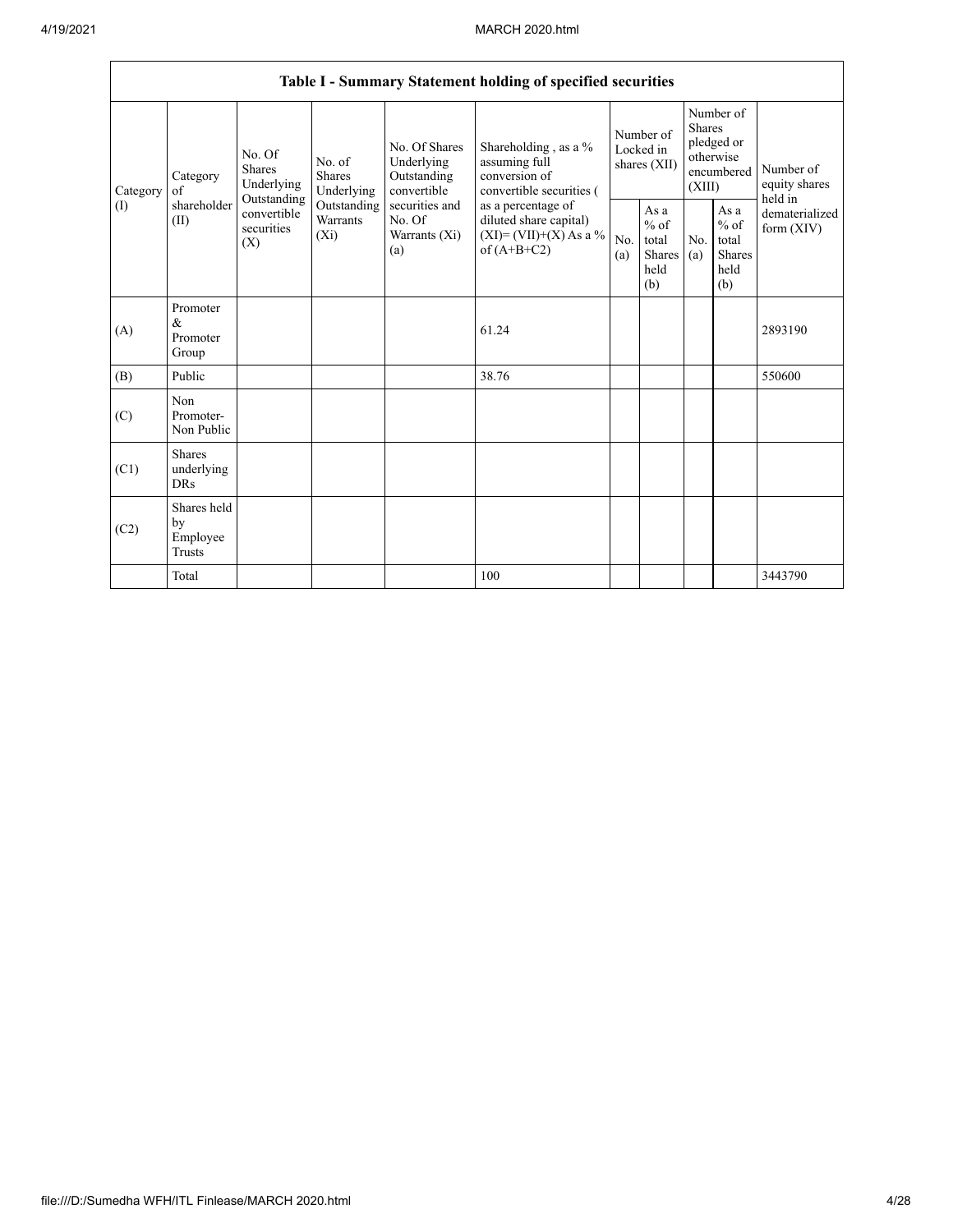$\overline{\phantom{a}}$ 

|                                                                                             | Table II - Statement showing shareholding pattern of the Promoter and Promoter Group                                |                         |                            |                       |                                    |                             |                                              |                               |               |                                 |                                 |
|---------------------------------------------------------------------------------------------|---------------------------------------------------------------------------------------------------------------------|-------------------------|----------------------------|-----------------------|------------------------------------|-----------------------------|----------------------------------------------|-------------------------------|---------------|---------------------------------|---------------------------------|
|                                                                                             |                                                                                                                     |                         | No. of                     | No. Of<br>Partly      | No. Of                             | Total<br>nos.               | Shareholding<br>as a % of total              | each class of securities (IX) |               | Number of Voting Rights held in |                                 |
| Sr.                                                                                         | Category & Name<br>of the                                                                                           | Nos. Of<br>shareholders | fully<br>paid up<br>equity | paid-<br>up<br>equity | shares<br>underlying<br>Depository | shares<br>held<br>$(VII) =$ | no. of shares<br>(calculated as<br>per SCRR, | No of Voting (XIV) Rights     |               |                                 | Total<br>as a %                 |
|                                                                                             | Shareholders (I)                                                                                                    | (III)                   | shares<br>held<br>(IV)     | shares<br>held<br>(V) | Receipts<br>(VI)                   | $(IV)+$<br>$(V)$ +<br>(VI)  | 1957) (VIII)<br>As a % of<br>$(A+B+C2)$      | Class eg:<br>X                | Class<br>eg:y | Total                           | of<br>Total<br>Voting<br>rights |
| A                                                                                           | Table II - Statement showing shareholding pattern of the Promoter and Promoter Group                                |                         |                            |                       |                                    |                             |                                              |                               |               |                                 |                                 |
| (1)                                                                                         | Indian                                                                                                              |                         |                            |                       |                                    |                             |                                              |                               |               |                                 |                                 |
| (a)                                                                                         | Individuals/Hindu<br>undivided Family                                                                               | 33                      | 1683290                    |                       |                                    | 1683290                     | 35.57                                        | 1683290                       |               | 1683290                         | 35.57                           |
| (d)                                                                                         | Any Other<br>(specify)                                                                                              | 10                      | 1215000                    |                       |                                    | 1215000                     | 25.67                                        | 1215000                       |               | 1215000                         | 25.67                           |
| Sub-Total (A)<br>(1)                                                                        |                                                                                                                     | 43                      | 2898290                    |                       |                                    | 2898290                     | 61.24                                        | 2898290                       |               | 2898290                         | 61.24                           |
| (2)                                                                                         | Foreign                                                                                                             |                         |                            |                       |                                    |                             |                                              |                               |               |                                 |                                 |
| Total<br>Shareholding<br>of Promoter<br>and Promoter<br>Group $(A)=$<br>$(A)(1)+(A)$<br>(2) |                                                                                                                     | 43                      | 2898290                    |                       |                                    | 2898290                     | 61.24                                        | 2898290                       |               | 2898290                         | 61.24                           |
| $\, {\bf B}$                                                                                | Table III - Statement showing shareholding pattern of the Public shareholder                                        |                         |                            |                       |                                    |                             |                                              |                               |               |                                 |                                 |
| (1)                                                                                         | Institutions                                                                                                        |                         |                            |                       |                                    |                             |                                              |                               |               |                                 |                                 |
| (3)                                                                                         | Non-institutions                                                                                                    |                         |                            |                       |                                    |                             |                                              |                               |               |                                 |                                 |
| (a(i))                                                                                      | Individuals -<br>i.Individual<br>shareholders<br>holding nominal<br>share capital up to<br>Rs. 2 lakhs.             | 348                     | 693580                     |                       |                                    | 693580                      | 14.66                                        | 693580                        |               | 693580                          | 14.66                           |
| (a(ii))                                                                                     | Individuals - ii.<br>Individual<br>shareholders<br>holding nominal<br>share capital in<br>excess of Rs. 2<br>lakhs. | 11                      | 606430                     |                       |                                    | 606430                      | 12.81                                        | 606430                        |               | 606430                          | 12.81                           |
| (e)                                                                                         | Any Other<br>(specify)                                                                                              | 19                      | 534000                     |                       |                                    | 534000                      | 11.28                                        | 534000                        |               | 534000                          | 11.28                           |
| Sub-Total (B)<br>(3)                                                                        |                                                                                                                     | 378                     | 1834010                    |                       |                                    | 1834010                     | 38.76                                        | 1834010                       |               | 1834010                         | 38.76                           |
| <b>Total Public</b><br>Shareholding<br>$(B)=(B)(1)+$<br>$(B)(2)+(B)(3)$                     |                                                                                                                     | 378                     | 1834010                    |                       |                                    | 1834010                     | 38.76                                        | 1834010                       |               | 1834010                         | 38.76                           |
| $\mathbf C$                                                                                 | Table IV - Statement showing shareholding pattern of the Non Promoter- Non Public shareholder                       |                         |                            |                       |                                    |                             |                                              |                               |               |                                 |                                 |
| Total (<br>$A+B+C2$ )                                                                       |                                                                                                                     | 421                     | 4732300                    |                       |                                    | 4732300                     | 100                                          | 4732300                       |               | 4732300                         | 100                             |
| Total<br>$(A+B+C)$                                                                          |                                                                                                                     | 421                     | 4732300                    |                       |                                    | 4732300                     | 100                                          | 4732300                       |               | 4732300                         | 100                             |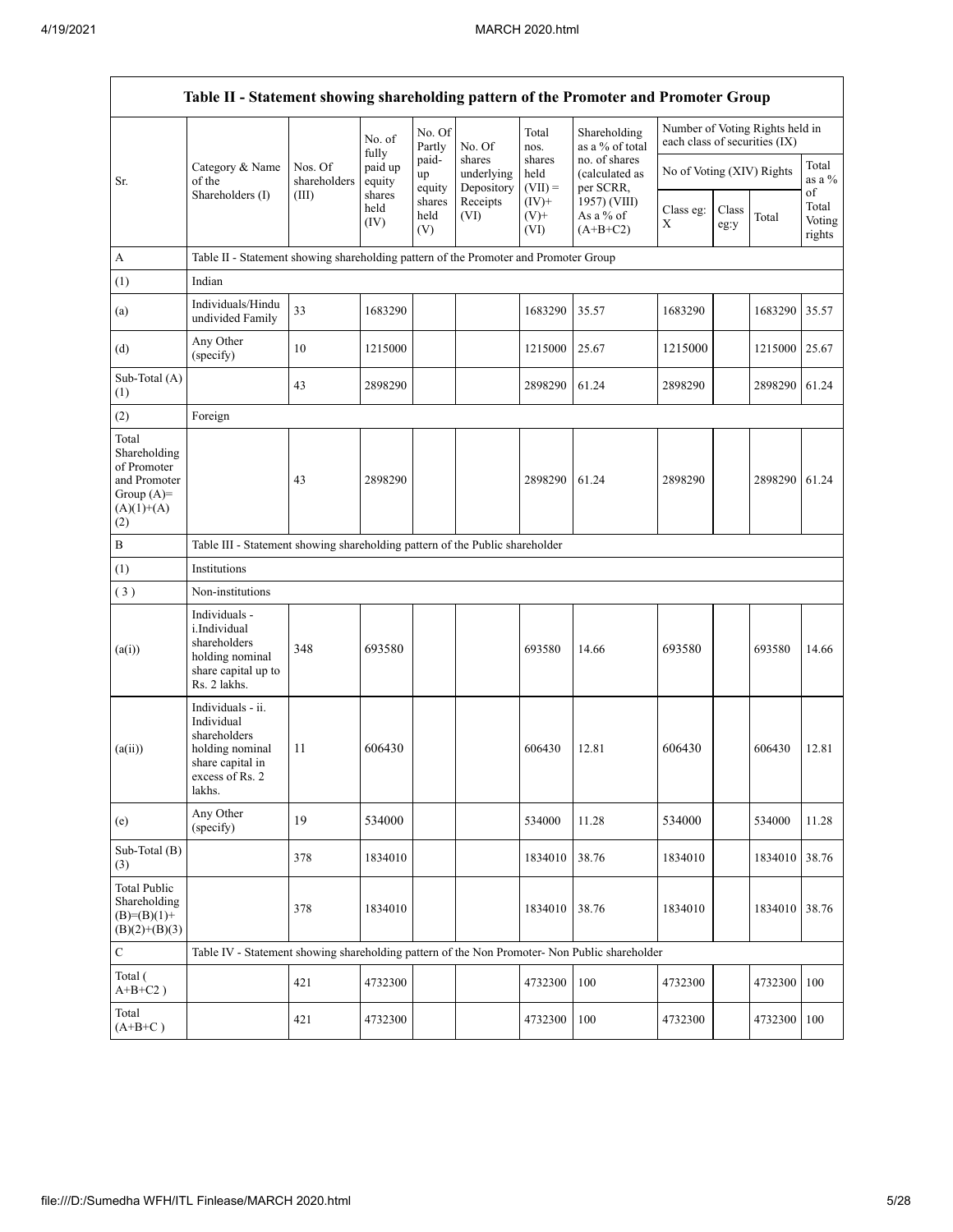|                                                                                         |                                                 |                                                  |                                                                 | Table II - Statement showing shareholding pattern of the Promoter and Promoter Group                                   |            |                                                   |            |                                                                  |                                         |
|-----------------------------------------------------------------------------------------|-------------------------------------------------|--------------------------------------------------|-----------------------------------------------------------------|------------------------------------------------------------------------------------------------------------------------|------------|---------------------------------------------------|------------|------------------------------------------------------------------|-----------------------------------------|
|                                                                                         | No. Of<br>Shares<br>Underlying                  | No. of<br>Shares                                 | No. Of Shares<br>Underlying<br>Outstanding                      | Shareholding, as a %<br>assuming full<br>conversion of                                                                 |            | Number of<br>Locked in<br>shares $(XII)$          |            | Number of Shares<br>pledged or<br>otherwise<br>encumbered (XIII) | Number of<br>equity shares              |
| Sr.                                                                                     | Outstanding<br>convertible<br>securities<br>(X) | Underlying<br>Outstanding<br>Warrants<br>$(X_i)$ | convertible<br>securities and<br>No. Of<br>Warrants (Xi)<br>(a) | convertible securities (<br>as a percentage of<br>diluted share capital)<br>$(XI) = (VII)+(X) As a$<br>% of $(A+B+C2)$ | No.<br>(a) | As a<br>$\%$ of<br>total<br>Shares<br>held<br>(b) | No.<br>(a) | As a % of total<br>Shares held<br>(b)                            | held in<br>dematerialized<br>form (XIV) |
| $\overline{A}$                                                                          |                                                 |                                                  |                                                                 | Table II - Statement showing shareholding pattern of the Promoter and Promoter Group                                   |            |                                                   |            |                                                                  |                                         |
| (1)                                                                                     | Indian                                          |                                                  |                                                                 |                                                                                                                        |            |                                                   |            |                                                                  |                                         |
| (a)                                                                                     |                                                 |                                                  |                                                                 | 35.57                                                                                                                  |            |                                                   |            |                                                                  | 1678190                                 |
| (d)                                                                                     |                                                 |                                                  |                                                                 | 25.67                                                                                                                  |            |                                                   |            |                                                                  | 1215000                                 |
| Sub-Total (A)<br>(1)                                                                    |                                                 |                                                  |                                                                 | 61.24                                                                                                                  |            |                                                   |            |                                                                  | 2893190                                 |
| (2)                                                                                     | Foreign                                         |                                                  |                                                                 |                                                                                                                        |            |                                                   |            |                                                                  |                                         |
| Total<br>Shareholding<br>of Promoter<br>and Promoter<br>Group $(A)=$<br>$(A)(1)+(A)(2)$ |                                                 |                                                  |                                                                 | 61.24                                                                                                                  |            |                                                   |            |                                                                  | 2893190                                 |
| $\, {\bf B}$                                                                            |                                                 |                                                  |                                                                 | Table III - Statement showing shareholding pattern of the Public shareholder                                           |            |                                                   |            |                                                                  |                                         |
| (1)                                                                                     | Institutions                                    |                                                  |                                                                 |                                                                                                                        |            |                                                   |            |                                                                  |                                         |
| (3)                                                                                     | Non-institutions                                |                                                  |                                                                 |                                                                                                                        |            |                                                   |            |                                                                  |                                         |
| (a(i))                                                                                  |                                                 |                                                  |                                                                 | 14.66                                                                                                                  |            |                                                   |            |                                                                  | 45800                                   |
| (a(ii))                                                                                 |                                                 |                                                  |                                                                 | 12.81                                                                                                                  |            |                                                   |            |                                                                  | 110700                                  |
| (e)                                                                                     |                                                 |                                                  |                                                                 | 11.28                                                                                                                  |            |                                                   |            |                                                                  | 394100                                  |
| Sub-Total (B)<br>(3)                                                                    |                                                 |                                                  |                                                                 | 38.76                                                                                                                  |            |                                                   |            |                                                                  | 550600                                  |
| <b>Total Public</b><br>Shareholding<br>$(B)= (B)(1) +$<br>$(B)(2)+(B)(3)$               |                                                 |                                                  |                                                                 | 38.76                                                                                                                  |            |                                                   |            |                                                                  | 550600                                  |
| $\mathbf C$                                                                             |                                                 |                                                  |                                                                 | Table IV - Statement showing shareholding pattern of the Non Promoter- Non Public shareholder                          |            |                                                   |            |                                                                  |                                         |
| Total (<br>$A+B+C2$ )                                                                   |                                                 |                                                  |                                                                 | 100                                                                                                                    |            |                                                   |            |                                                                  | 3443790                                 |
| Total<br>$(A+B+C)$                                                                      |                                                 |                                                  |                                                                 | 100                                                                                                                    |            |                                                   |            |                                                                  | 3443790                                 |
| Disclosure of notes on shareholding pattern                                             |                                                 |                                                  |                                                                 |                                                                                                                        |            |                                                   |            | Textual<br>Information(1)                                        |                                         |
|                                                                                         |                                                 |                                                  |                                                                 | Disclosure of notes in case of promoter holiding in dematerialsed form is less than 100 percentage                     |            |                                                   |            | Textual<br>Information $(1)$                                     |                                         |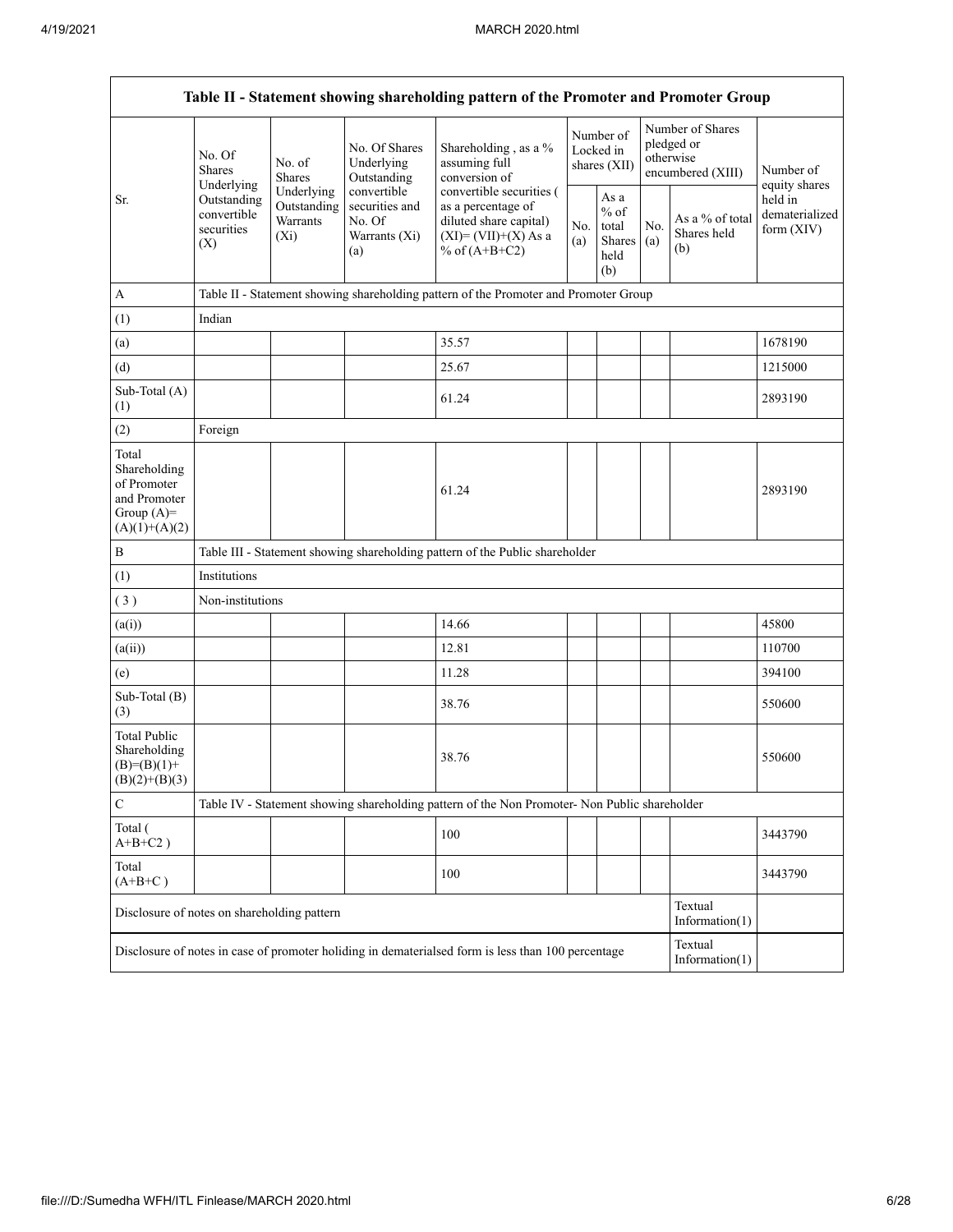|                       | <b>Text Block</b>                                                                                                                                                                                                                                                                                                                                                                                                                                                                                                                                                                                                                                                                     |
|-----------------------|---------------------------------------------------------------------------------------------------------------------------------------------------------------------------------------------------------------------------------------------------------------------------------------------------------------------------------------------------------------------------------------------------------------------------------------------------------------------------------------------------------------------------------------------------------------------------------------------------------------------------------------------------------------------------------------|
| Textual Information() | 1. It is to be noted that as instructed by your good office the shareholding details are provided only for<br>Listed capital i.e 4732300 fully paid up shares whereas 4735300 equity Shares are fully paid as on date<br>but 3000 Equity shares are not Listed in your Good Offic as on date. 2. ITL STOCK &<br>SHAREBROKERS LTD HAS TOTAL SHARES 78100 BUT 1000 SHARES ARE NOT LISTED IN<br>YOUR GOOD OFFICE SO THIS IS NOT INCLUDED IN FULLY PAID UP SHARES AS ON DATE.<br>3. Total demat shares are 3446290 (Promoter and Public) but we are furnishing data 3443790 as the<br>difference of 2500 Equity shares are related with not Listed shares in your Good office as on date. |
| Textual Information() | As on date 99.82% of promoters shareholding is in Demat mode only 5100 shares are pending                                                                                                                                                                                                                                                                                                                                                                                                                                                                                                                                                                                             |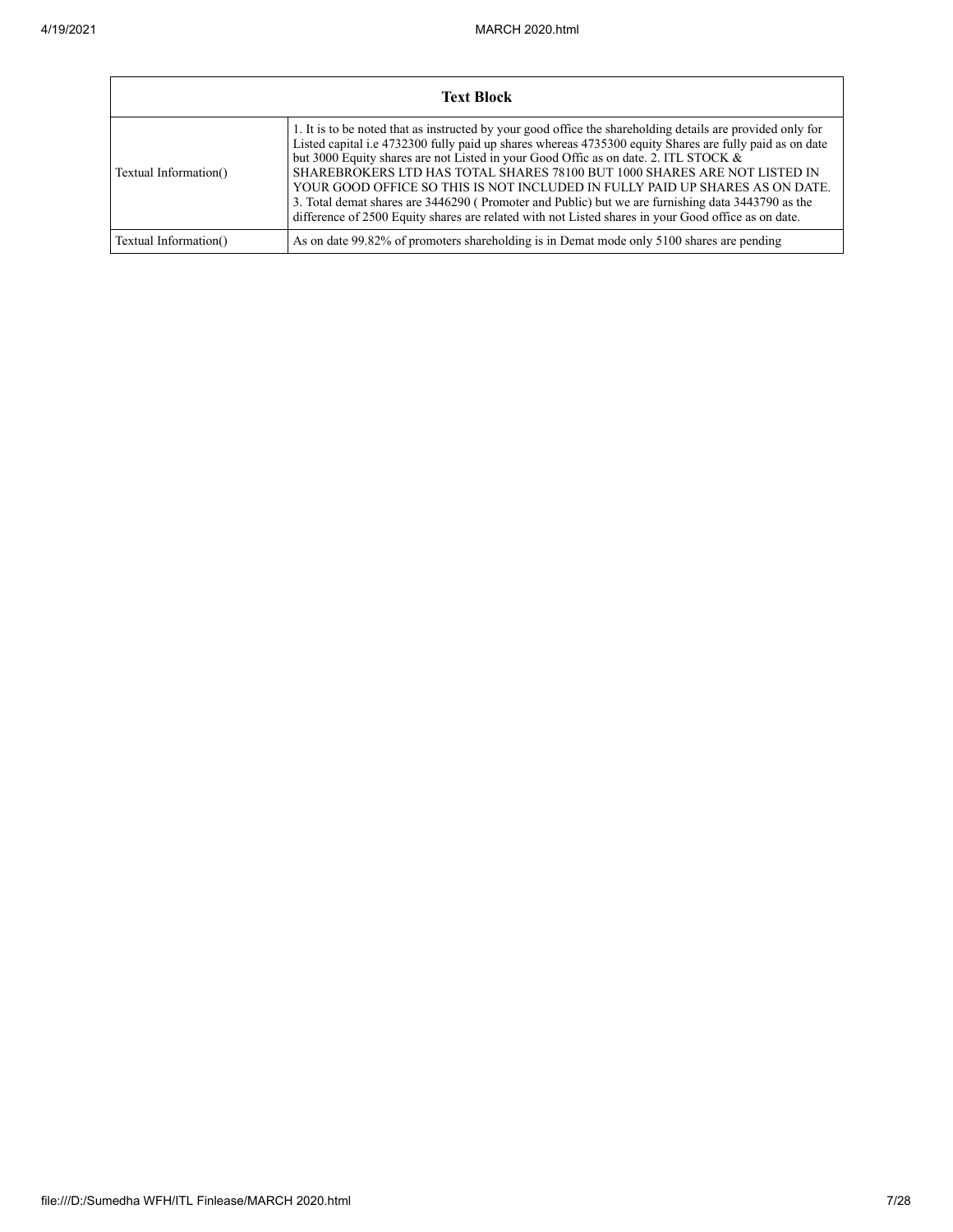| Searial No.                                                                                                                                                                                 | $\mathbf{1}$     | $\sqrt{2}$  | $\mathfrak{Z}$   | $\overline{4}$ | 5                             | 6                  | $\boldsymbol{7}$   |
|---------------------------------------------------------------------------------------------------------------------------------------------------------------------------------------------|------------------|-------------|------------------|----------------|-------------------------------|--------------------|--------------------|
| Name of the<br>Shareholders (I)                                                                                                                                                             | Ashish Gupta     | Akash Gupta | <b>B.L</b> Gupta | G.K Jaju       | <b>ISHWAR</b><br>PRAKASH JAIN | Kailash<br>Jajodia | Kaushal<br>Jajodia |
| PAN(II)                                                                                                                                                                                     | AEPPG2883Q       | AFLPG3088G  | AAGPG2445P       | ABPPJ2843L     | AAAPJ0986A                    | ABWPJ7049K         | AEUPJ5183P         |
| No. of fully paid<br>up equity shares<br>$held$ (IV)                                                                                                                                        | 10               | 7000        | 42010            | 38010          | 30710                         | 112710             | 105300             |
| No. Of Partly paid-<br>up equity shares<br>held(V)                                                                                                                                          |                  |             |                  |                |                               |                    |                    |
| No. Of shares<br>underlying<br>Depository<br>Receipts (VI)                                                                                                                                  |                  |             |                  |                |                               |                    |                    |
| Total nos. shares<br>held $(VII) = (IV) +$<br>$(V)$ + $(VI)$                                                                                                                                | $10\,$           | 7000        | 42010            | 38010          | 30710                         | 112710             | 105300             |
| Shareholding as a<br>% of total no. of<br>shares (calculated<br>as per SCRR,<br>1957) (VIII) As a<br>% of $(A+B+C2)$                                                                        | $\boldsymbol{0}$ | 0.15        | 0.89             | 0.8            | 0.65                          | 2.38               | 2.23               |
| Number of Voting Rights held in each class of securities (IX)                                                                                                                               |                  |             |                  |                |                               |                    |                    |
| Class eg:X                                                                                                                                                                                  | $10\,$           | 7000        | 42010            | 38010          | 30710                         | 112710             | 105300             |
| Class eg:y                                                                                                                                                                                  |                  |             |                  |                |                               |                    |                    |
| Total                                                                                                                                                                                       | 10               | 7000        | 42010            | 38010          | 30710                         | 112710             | 105300             |
| Total as a $\%$ of<br>Total Voting rights                                                                                                                                                   | $\overline{0}$   | 0.15        | 0.89             | 0.8            | 0.65                          | 2.38               | 2.23               |
| No. Of Shares<br>Underlying<br>Outstanding<br>convertible<br>securities $(X)$                                                                                                               |                  |             |                  |                |                               |                    |                    |
| No. of Shares<br>Underlying<br>Outstanding<br>Warrants (Xi)                                                                                                                                 |                  |             |                  |                |                               |                    |                    |
| No. Of Shares<br>Underlying<br>Outstanding<br>convertible<br>securities and No.<br>Of Warrants (Xi)<br>(a)                                                                                  |                  |             |                  |                |                               |                    |                    |
| Shareholding, as a<br>% assuming full<br>conversion of<br>convertible<br>securities (as a<br>percentage of<br>diluted share<br>capital) $(XI)$ =<br>$(VII)+(Xi)(a)$ As a<br>% of $(A+B+C2)$ | $\boldsymbol{0}$ | 0.15        | 0.89             | 0.8            | 0.65                          | 2.38               | 2.23               |
| Number of Locked in shares (XII)                                                                                                                                                            |                  |             |                  |                |                               |                    |                    |
| No. (a)                                                                                                                                                                                     |                  |             |                  |                |                               |                    |                    |
| As a % of total<br>Shares held (b)                                                                                                                                                          |                  |             |                  |                |                               |                    |                    |
| Number of Shares pledged or otherwise encumbered (XIII)                                                                                                                                     |                  |             |                  |                |                               |                    |                    |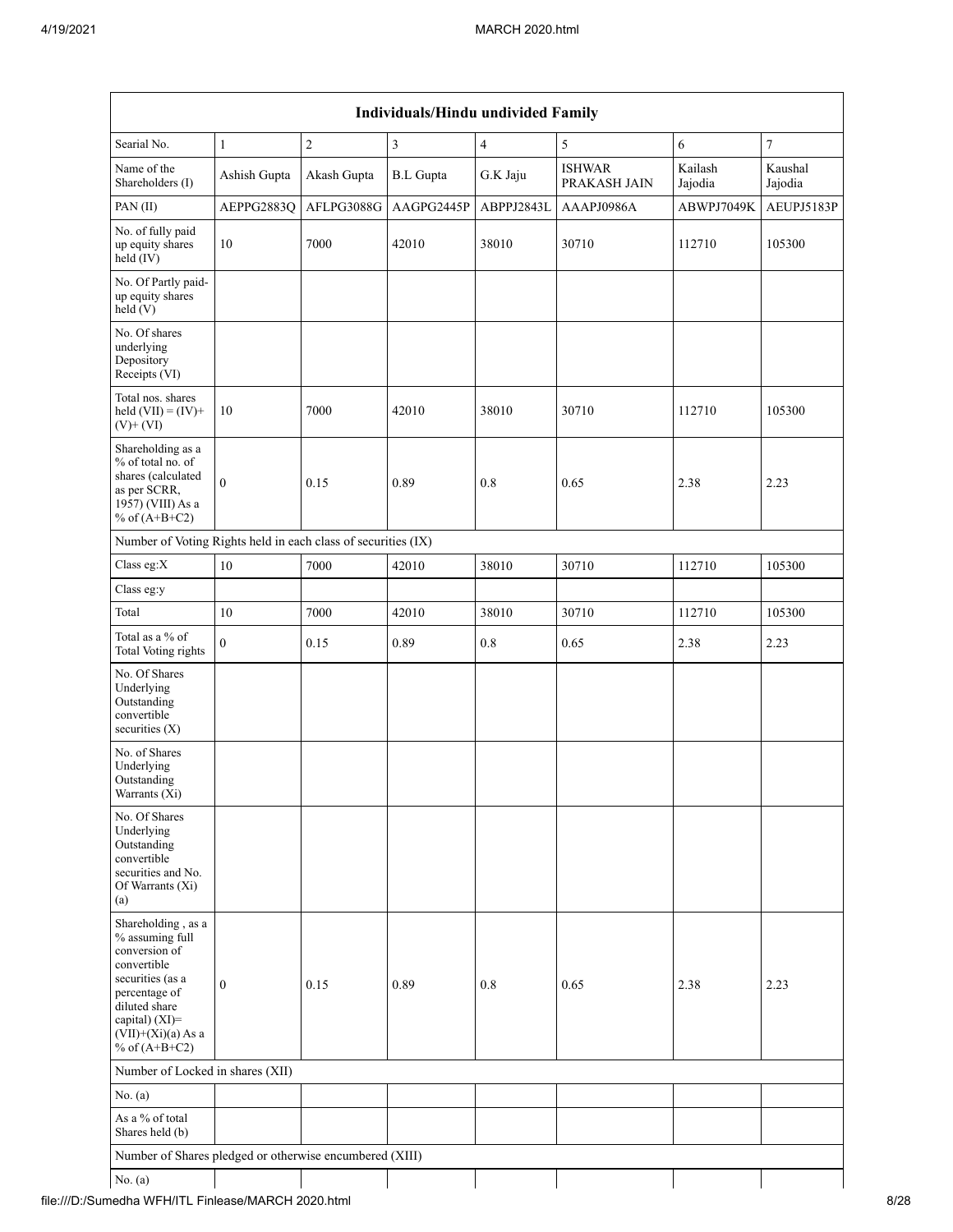| As a % of total<br>Shares held (b)                                   |                   |                   |          |          |          |          |                   |
|----------------------------------------------------------------------|-------------------|-------------------|----------|----------|----------|----------|-------------------|
| Number of equity<br>shares held in<br>dematerialized<br>form $(XIV)$ | 10                | 7000              | 42010    | 38010    | 30710    | 112710   | 105300            |
| Reason for not providing PAN                                         |                   |                   |          |          |          |          |                   |
| Reason for not<br>providing PAN                                      |                   |                   |          |          |          |          |                   |
| Shareholder type                                                     | Promoter<br>Group | Promoter<br>Group | Promoter | Promoter | Promoter | Promoter | Promoter<br>Group |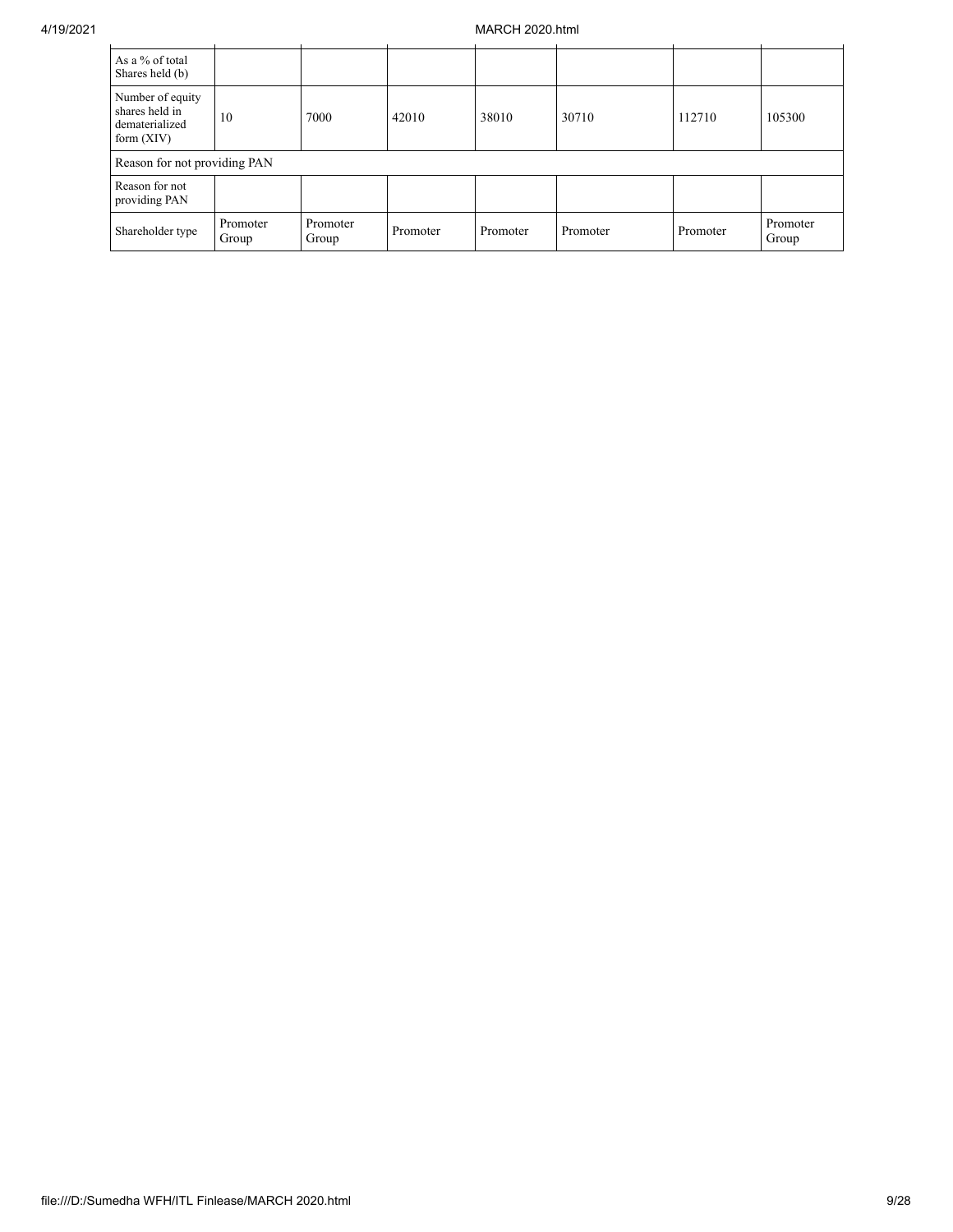|                                                                                                                                                                                          |             |                   | Individuals/Hindu undivided Family |             |                |            |              |
|------------------------------------------------------------------------------------------------------------------------------------------------------------------------------------------|-------------|-------------------|------------------------------------|-------------|----------------|------------|--------------|
| Searial No.                                                                                                                                                                              | $\,8\,$     | 9                 | 10                                 | 11          | 12             | 13         | 14           |
| Name of the<br>Shareholders (I)                                                                                                                                                          | Kusum Gupta | Meghna<br>Jajodia | <b>JAY SHREE</b><br><b>JAJU</b>    | Ashish Jain | I.P.Jain (HUF) | K.P. Jain  | Kavita Ladha |
| PAN(II)                                                                                                                                                                                  | AARPG5358C  | AEUPJ5182N        | AANPJ3228L                         | AAJPJ6534E  | AAAHI0185A     | ADCPJ2215M | ABVPL0033G   |
| No. of fully paid<br>up equity shares<br>$held$ (IV)                                                                                                                                     | 25200       | 60500             | 113000                             | 79900       | 17300          | 5000       | 3000         |
| No. Of Partly paid-<br>up equity shares<br>held (V)                                                                                                                                      |             |                   |                                    |             |                |            |              |
| No. Of shares<br>underlying<br>Depository<br>Receipts (VI)                                                                                                                               |             |                   |                                    |             |                |            |              |
| Total nos. shares<br>held $(VII) = (IV) +$<br>$(V)$ + $(VI)$                                                                                                                             | 25200       | 60500             | 113000                             | 79900       | 17300          | 5000       | 3000         |
| Shareholding as a<br>% of total no. of<br>shares (calculated<br>as per SCRR,<br>1957) (VIII) As a<br>% of $(A+B+C2)$                                                                     | 0.53        | 1.28              | 2.39                               | 1.69        | 0.37           | 0.11       | 0.06         |
| Number of Voting Rights held in each class of securities (IX)                                                                                                                            |             |                   |                                    |             |                |            |              |
| Class eg:X                                                                                                                                                                               | 25200       | 60500             | 113000                             | 79900       | 17300          | 5000       | 3000         |
| Class eg:y                                                                                                                                                                               |             |                   |                                    |             |                |            |              |
| Total                                                                                                                                                                                    | 25200       | 60500             | 113000                             | 79900       | 17300          | 5000       | 3000         |
| Total as a % of<br><b>Total Voting rights</b>                                                                                                                                            | 0.53        | 1.28              | 2.39                               | 1.69        | 0.37           | 0.11       | 0.06         |
| No. Of Shares<br>Underlying<br>Outstanding<br>convertible<br>securities (X)                                                                                                              |             |                   |                                    |             |                |            |              |
| No. of Shares<br>Underlying<br>Outstanding<br>Warrants $(X_i)$                                                                                                                           |             |                   |                                    |             |                |            |              |
| No. Of Shares<br>Underlying<br>Outstanding<br>convertible<br>securities and No.<br>Of Warrants (Xi)<br>(a)                                                                               |             |                   |                                    |             |                |            |              |
| Shareholding, as a<br>% assuming full<br>conversion of<br>convertible<br>securities (as a<br>percentage of<br>diluted share<br>capital) (XI)=<br>$(VII)+(Xi)(a)$ As a<br>% of $(A+B+C2)$ | 0.53        | 1.28              | 2.39                               | 1.69        | 0.37           | 0.11       | 0.06         |
| Number of Locked in shares (XII)                                                                                                                                                         |             |                   |                                    |             |                |            |              |
| No. (a)                                                                                                                                                                                  |             |                   |                                    |             |                |            |              |
| As a % of total<br>Shares held (b)                                                                                                                                                       |             |                   |                                    |             |                |            |              |
| Number of Shares pledged or otherwise encumbered (XIII)                                                                                                                                  |             |                   |                                    |             |                |            |              |
| No. (a)                                                                                                                                                                                  |             |                   |                                    |             |                |            |              |
|                                                                                                                                                                                          |             |                   |                                    |             |                |            |              |

## file:///D:/Sumedha WFH/ITL Finlease/MARCH 2020.html 10/28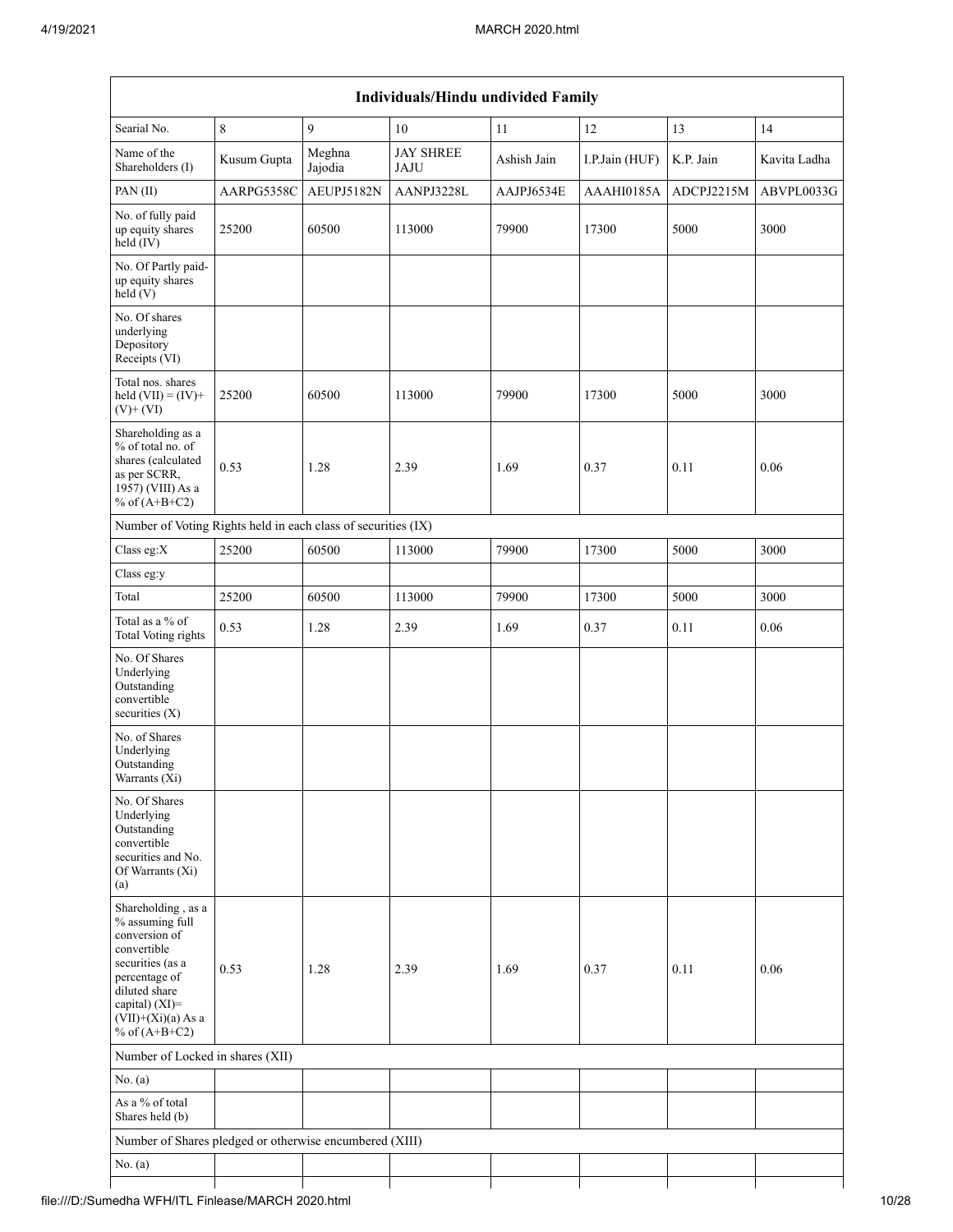| As a % of total<br>Shares held (b)                                   |                   |                   |                |                   |                   |                   |                   |
|----------------------------------------------------------------------|-------------------|-------------------|----------------|-------------------|-------------------|-------------------|-------------------|
| Number of equity<br>shares held in<br>dematerialized<br>form $(XIV)$ | 25200             | 60500             | 113000         | 79900             | 17300             | 5000              | 3000              |
| Reason for not providing PAN                                         |                   |                   |                |                   |                   |                   |                   |
| Reason for not<br>providing PAN                                      |                   |                   |                |                   |                   |                   |                   |
| Shareholder type                                                     | Promoter<br>Group | Promoter<br>Group | Promoter Group | Promoter<br>Group | Promoter<br>Group | Promoter<br>Group | Promoter<br>Group |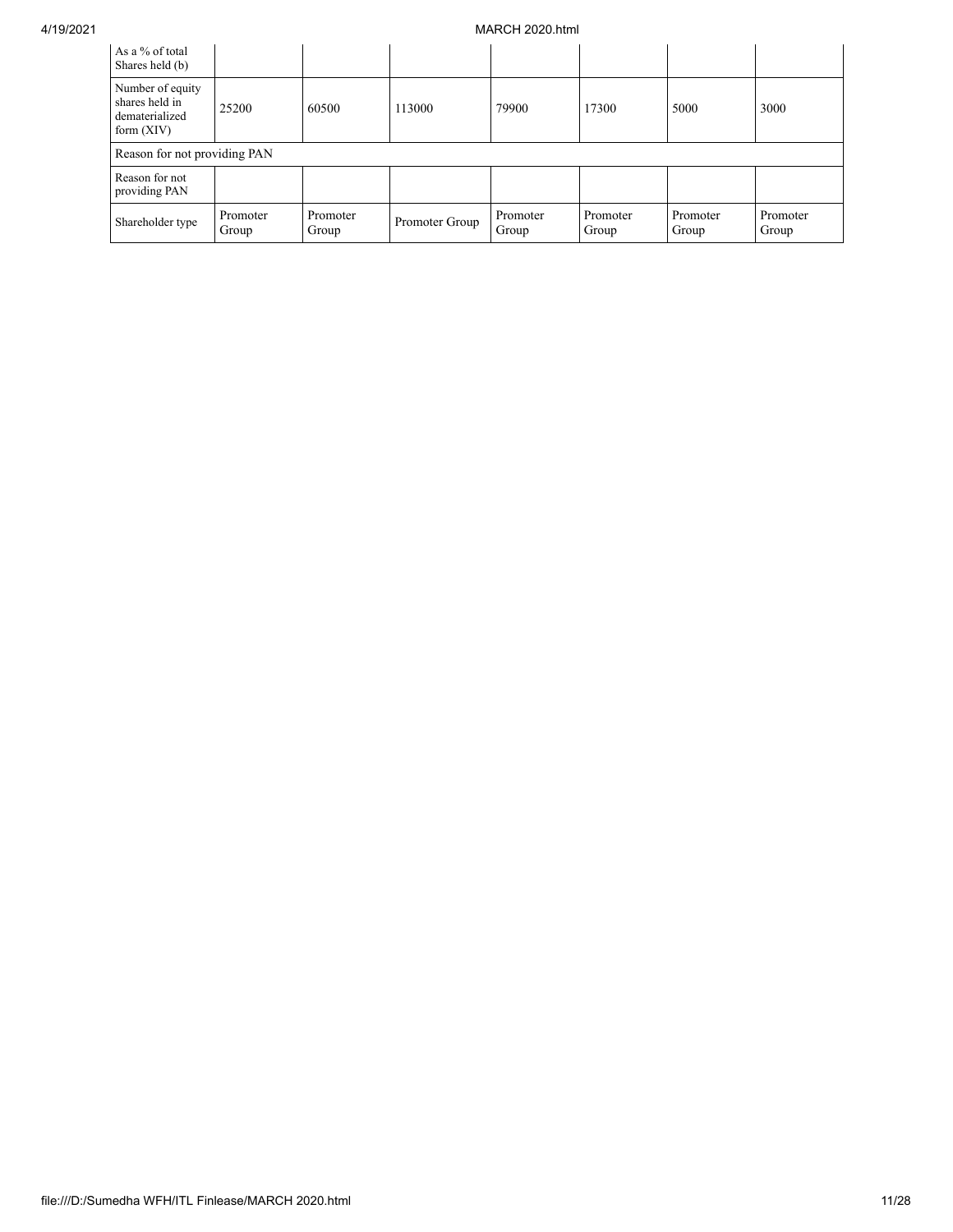| Searial No.                                                                                                                                                                              | 15                 | 16                        | 17          | $18\,$     | 19                         | 20                          | $21\,$      |
|------------------------------------------------------------------------------------------------------------------------------------------------------------------------------------------|--------------------|---------------------------|-------------|------------|----------------------------|-----------------------------|-------------|
| Name of the<br>Shareholders (I)                                                                                                                                                          | Rukma Devi<br>Jaju | Gopi Kishan<br>Jaju (HUF) | Rajesh Jaju | Meenu Garg | Sushil Kumar<br>Jaju (HUF) | Rajesh Jaju &<br>Sons (HUF) | Sushil Jaju |
| PAN(II)                                                                                                                                                                                  | AEUPJ5180Q         | AADHG0659L                | ABZPJ6383R  | AARPG6307K | AALHS1947M                 | AAGHR9982Q                  | ABVPJ5248H  |
| No. of fully paid<br>up equity shares<br>$held$ (IV)                                                                                                                                     | 160400             | 7000                      | 9200        | 85000      | 132300                     | 121510                      | 26000       |
| No. Of Partly paid-<br>up equity shares<br>held(V)                                                                                                                                       |                    |                           |             |            |                            |                             |             |
| No. Of shares<br>underlying<br>Depository<br>Receipts (VI)                                                                                                                               |                    |                           |             |            |                            |                             |             |
| Total nos. shares<br>held $(VII) = (IV) +$<br>$(V)$ + $(VI)$                                                                                                                             | 160400             | 7000                      | 9200        | 85000      | 132300                     | 121510                      | 26000       |
| Shareholding as a<br>% of total no. of<br>shares (calculated<br>as per SCRR,<br>1957) (VIII) As a<br>% of $(A+B+C2)$                                                                     | 3.39               | 0.15                      | 0.19        | 1.8        | $2.8\,$                    | 2.57                        | 0.55        |
| Number of Voting Rights held in each class of securities (IX)                                                                                                                            |                    |                           |             |            |                            |                             |             |
| Class eg:X                                                                                                                                                                               | 160400             | 7000                      | 9200        | 85000      | 132300                     | 121510                      | 26000       |
| Class eg:y                                                                                                                                                                               |                    |                           |             |            |                            |                             |             |
| Total                                                                                                                                                                                    | 160400             | 7000                      | 9200        | 85000      | 132300                     | 121510                      | 26000       |
| Total as a $\%$ of<br><b>Total Voting rights</b>                                                                                                                                         | 3.39               | $0.15\,$                  | 0.19        | 1.8        | $2.8\,$                    | 2.57                        | 0.55        |
| No. Of Shares<br>Underlying<br>Outstanding<br>convertible<br>securities (X)                                                                                                              |                    |                           |             |            |                            |                             |             |
| No. of Shares<br>Underlying<br>Outstanding<br>Warrants $(X_1)$                                                                                                                           |                    |                           |             |            |                            |                             |             |
| No. Of Shares<br>Underlying<br>Outstanding<br>convertible<br>securities and No.<br>Of Warrants (Xi)<br>(a)                                                                               |                    |                           |             |            |                            |                             |             |
| Shareholding, as a<br>% assuming full<br>conversion of<br>convertible<br>securities (as a<br>percentage of<br>diluted share<br>capital) (XI)=<br>$(VII)+(Xi)(a)$ As a<br>% of $(A+B+C2)$ | 3.39               | 0.15                      | 0.19        | 1.8        | 2.8                        | 2.57                        | 0.55        |
| Number of Locked in shares (XII)                                                                                                                                                         |                    |                           |             |            |                            |                             |             |
| No. (a)                                                                                                                                                                                  |                    |                           |             |            |                            |                             |             |
| As a % of total<br>Shares held (b)                                                                                                                                                       |                    |                           |             |            |                            |                             |             |
| Number of Shares pledged or otherwise encumbered (XIII)                                                                                                                                  |                    |                           |             |            |                            |                             |             |
| No. (a)                                                                                                                                                                                  |                    |                           |             |            |                            |                             |             |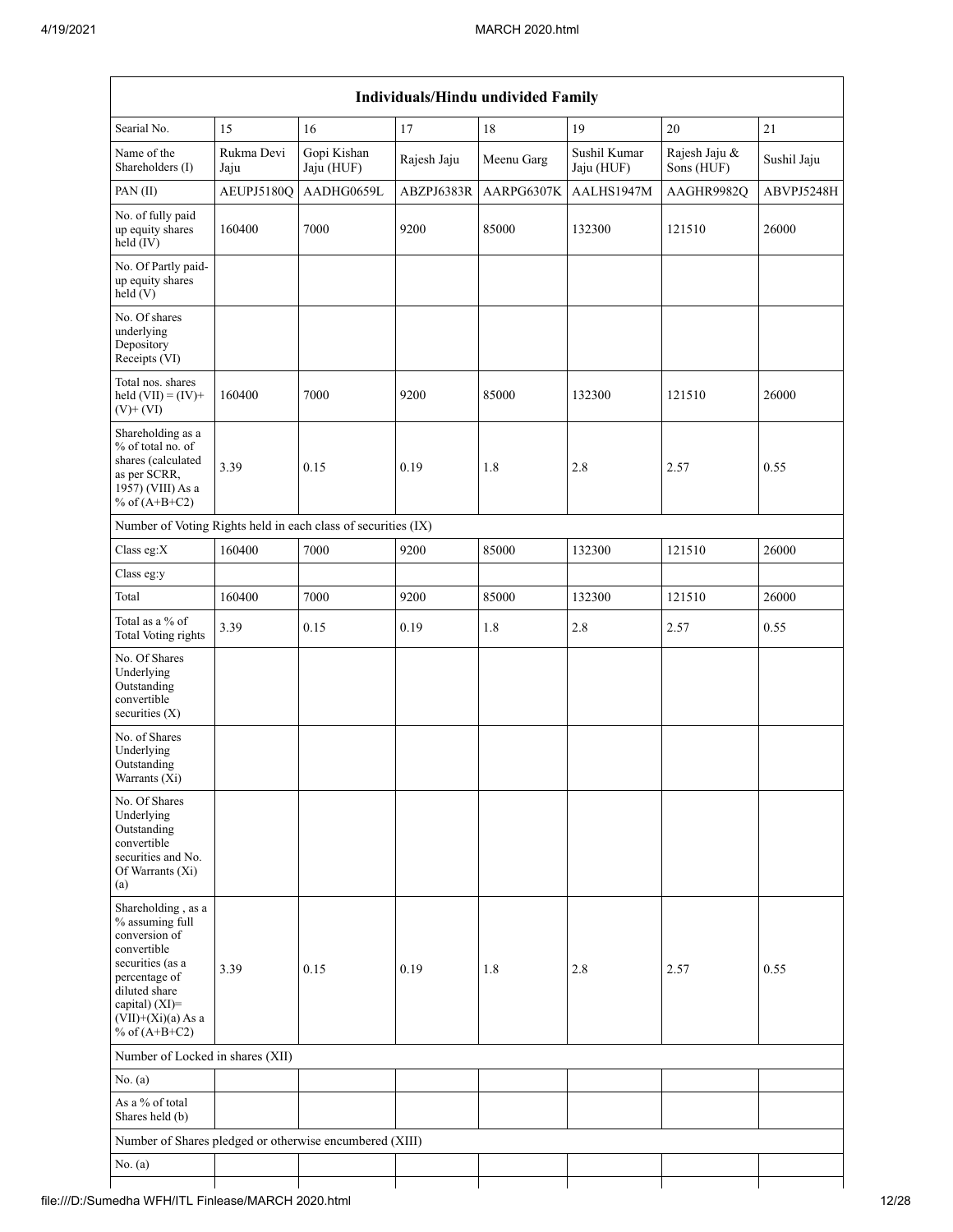| As a % of total<br>Shares held (b)                                   |                   |                |                   |                   |                |                |                   |
|----------------------------------------------------------------------|-------------------|----------------|-------------------|-------------------|----------------|----------------|-------------------|
| Number of equity<br>shares held in<br>dematerialized<br>form $(XIV)$ | 160400            | 7000           | 9200              | 85000             | 132300         | 121510         | 26000             |
| Reason for not providing PAN                                         |                   |                |                   |                   |                |                |                   |
| Reason for not<br>providing PAN                                      |                   |                |                   |                   |                |                |                   |
| Shareholder type                                                     | Promoter<br>Group | Promoter Group | Promoter<br>Group | Promoter<br>Group | Promoter Group | Promoter Group | Promoter<br>Group |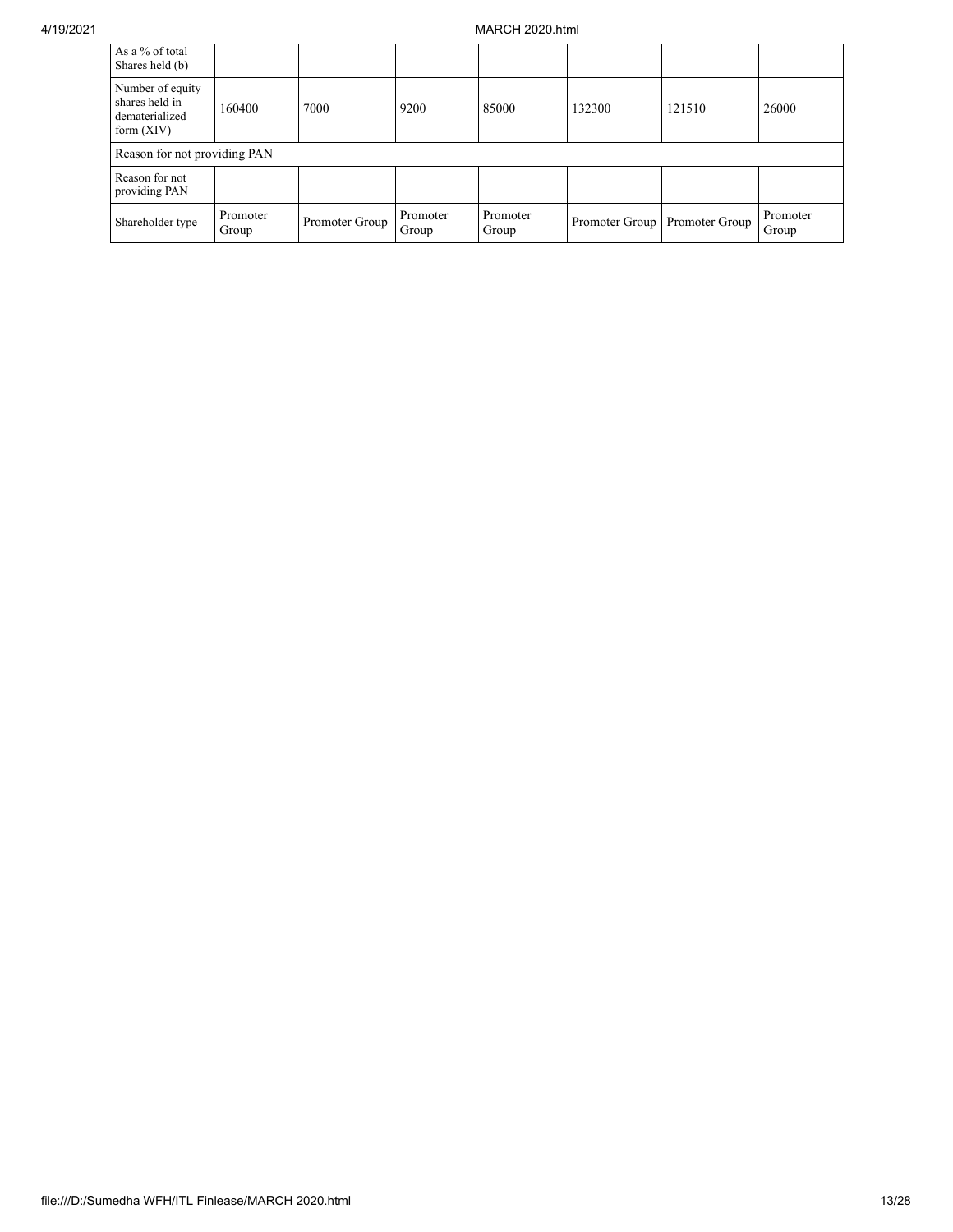| Searial No.                                                                                                                                                                              | 22             | 23            | $24\,$       | 25<br>Radhika | 26            | $27\,$     | $28\,$      |
|------------------------------------------------------------------------------------------------------------------------------------------------------------------------------------------|----------------|---------------|--------------|---------------|---------------|------------|-------------|
| Name of the<br>Shareholders (I)                                                                                                                                                          | S.P.Jaju (HUF) | Santosh Bagri | Santosh Jain | jajodia       | Surekha Gupta | Ekta Gupta | Sarika Jaju |
| PAN(II)                                                                                                                                                                                  | AANHS1188N     | AHJPB4778L    | AAFPJ4716R   | AICPA4752D    | AARPG5359D    | ADQPG8069A | AEUPJ5181R  |
| No. of fully paid<br>up equity shares<br>$held$ (IV)                                                                                                                                     | 5100           | 51930         | 17500        | 63100         | 31600         | 49100      | 87300       |
| No. Of Partly paid-<br>up equity shares<br>held (V)                                                                                                                                      |                |               |              |               |               |            |             |
| No. Of shares<br>underlying<br>Depository<br>Receipts (VI)                                                                                                                               |                |               |              |               |               |            |             |
| Total nos. shares<br>held $(VII) = (IV) +$<br>$(V)$ + $(VI)$                                                                                                                             | 5100           | 51930         | 17500        | 63100         | 31600         | 49100      | 87300       |
| Shareholding as a<br>% of total no. of<br>shares (calculated<br>as per SCRR,<br>1957) (VIII) As a<br>% of $(A+B+C2)$                                                                     | 0.11           | 1.1           | 0.37         | 1.33          | 0.67          | 1.04       | 1.84        |
| Number of Voting Rights held in each class of securities (IX)                                                                                                                            |                |               |              |               |               |            |             |
| Class eg:X                                                                                                                                                                               | 5100           | 51930         | 17500        | 63100         | 31600         | 49100      | 87300       |
| Class eg:y                                                                                                                                                                               |                |               |              |               |               |            |             |
| Total                                                                                                                                                                                    | 5100           | 51930         | 17500        | 63100         | 31600         | 49100      | 87300       |
| Total as a % of<br><b>Total Voting rights</b>                                                                                                                                            | 0.11           | 1.1           | 0.37         | 1.33          | 0.67          | 1.04       | 1.84        |
| No. Of Shares<br>Underlying<br>Outstanding<br>convertible<br>securities (X)                                                                                                              |                |               |              |               |               |            |             |
| No. of Shares<br>Underlying<br>Outstanding<br>Warrants $(X_i)$                                                                                                                           |                |               |              |               |               |            |             |
| No. Of Shares<br>Underlying<br>Outstanding<br>convertible<br>securities and No.<br>Of Warrants (Xi)<br>(a)                                                                               |                |               |              |               |               |            |             |
| Shareholding, as a<br>% assuming full<br>conversion of<br>convertible<br>securities (as a<br>percentage of<br>diluted share<br>capital) (XI)=<br>$(VII)+(Xi)(a)$ As a<br>% of $(A+B+C2)$ | 0.11           | 1.1           | 0.37         | 1.33          | 0.67          | 1.04       | 1.84        |
| Number of Locked in shares (XII)                                                                                                                                                         |                |               |              |               |               |            |             |
| No. (a)                                                                                                                                                                                  |                |               |              |               |               |            |             |
| As a % of total<br>Shares held (b)                                                                                                                                                       |                |               |              |               |               |            |             |
| Number of Shares pledged or otherwise encumbered (XIII)                                                                                                                                  |                |               |              |               |               |            |             |
| No. (a)                                                                                                                                                                                  |                |               |              |               |               |            |             |
|                                                                                                                                                                                          |                |               |              |               |               |            |             |

## file:///D:/Sumedha WFH/ITL Finlease/MARCH 2020.html 14/28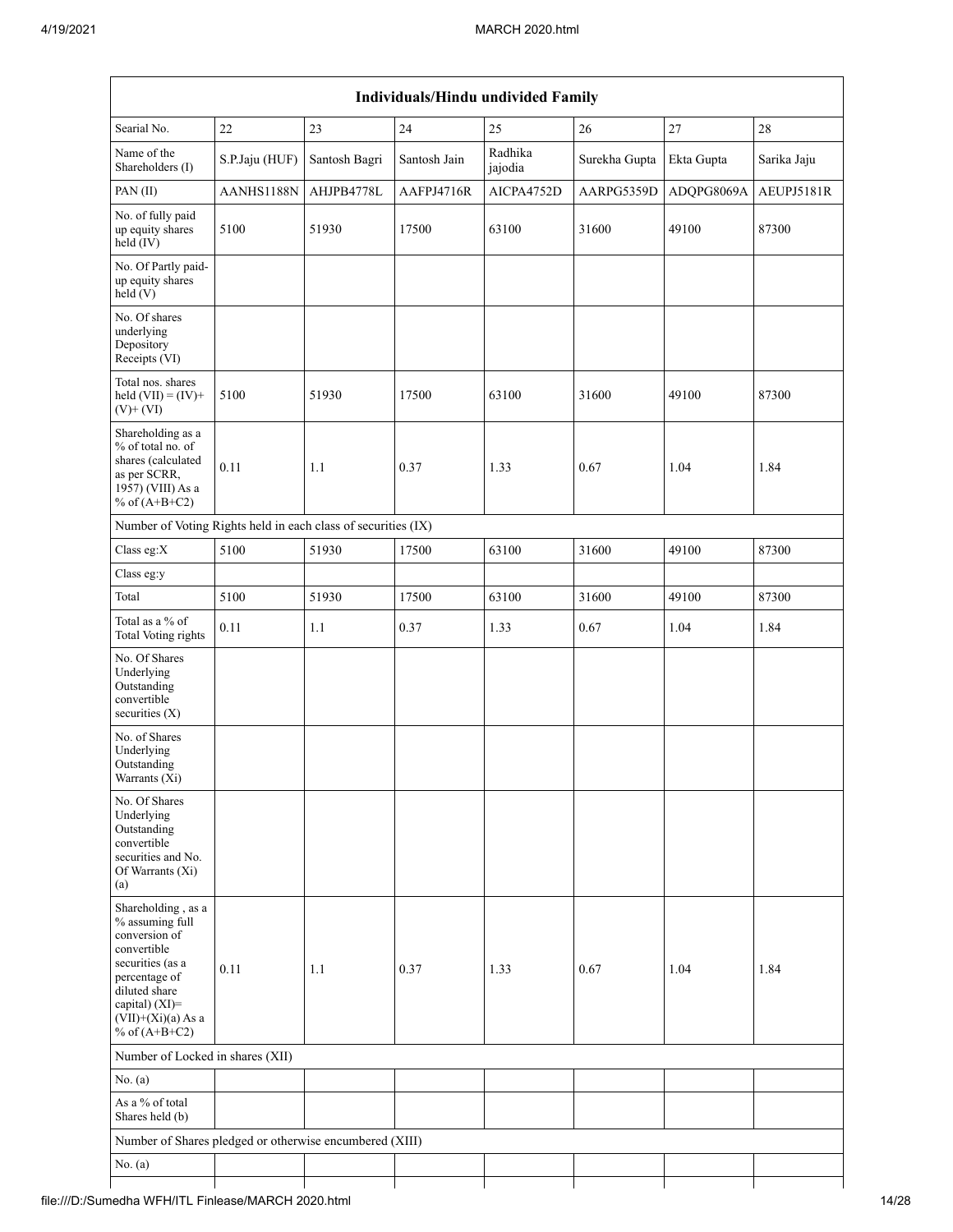| As a % of total<br>Shares held (b)                                   |                              |                   |                   |                   |                   |                   |                   |
|----------------------------------------------------------------------|------------------------------|-------------------|-------------------|-------------------|-------------------|-------------------|-------------------|
| Number of equity<br>shares held in<br>dematerialized<br>form $(XIV)$ |                              | 51930             | 17500             | 63100             | 31600             | 49100             | 87300             |
|                                                                      | Reason for not providing PAN |                   |                   |                   |                   |                   |                   |
| Reason for not<br>providing PAN                                      |                              |                   |                   |                   |                   |                   |                   |
| Shareholder type                                                     | Promoter<br>Group            | Promoter<br>Group | Promoter<br>Group | Promoter<br>Group | Promoter<br>Group | Promoter<br>Group | Promoter<br>Group |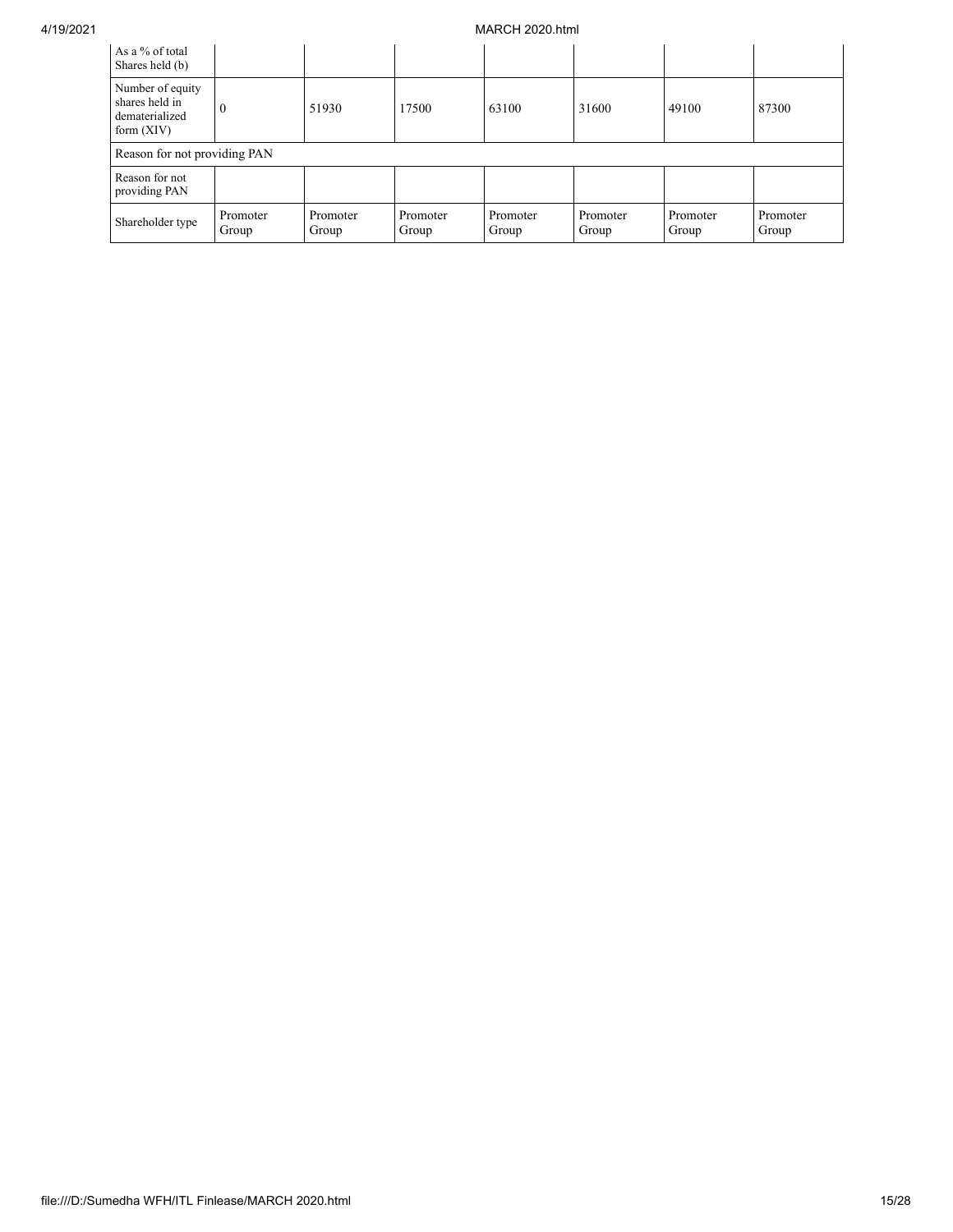|                                                                                                                                                                                          |             |              |            | Individuals/Hindu undivided Family |                               |                          |
|------------------------------------------------------------------------------------------------------------------------------------------------------------------------------------------|-------------|--------------|------------|------------------------------------|-------------------------------|--------------------------|
| Searial No.                                                                                                                                                                              | 29          | 30           | 31         | 32                                 | 33                            |                          |
| Name of the<br>Shareholders (I)                                                                                                                                                          | Shikha jain | Shreya Gupta | Daya Jain  | Kailash Jajodia<br><b>HUF</b>      | Kaushal Jajodia<br><b>HUF</b> | Click here to go<br>back |
| PAN (II)                                                                                                                                                                                 | AANPJ3217D  | BPCPG1480E   | AAJPJ1116F | AAFHK0010B                         | AAIHK1903L                    | Total                    |
| No. of fully paid<br>up equity shares<br>$held$ (IV)                                                                                                                                     | 27000       | 15600        | 10300      | 81800                              | 61900                         | 1683290                  |
| No. Of Partly paid-<br>up equity shares<br>held(V)                                                                                                                                       |             |              |            |                                    |                               |                          |
| No. Of shares<br>underlying<br>Depository<br>Receipts (VI)                                                                                                                               |             |              |            |                                    |                               |                          |
| Total nos. shares<br>held $(VII) = (IV) +$<br>$(V)$ + $(VI)$                                                                                                                             | 27000       | 15600        | 10300      | 81800                              | 61900                         | 1683290                  |
| Shareholding as a<br>% of total no. of<br>shares (calculated<br>as per SCRR,<br>1957) (VIII) As a<br>% of $(A+B+C2)$                                                                     | 0.57        | 0.33         | 0.22       | 1.73                               | 1.31                          | 35.57                    |
| Number of Voting Rights held in each class of securities (IX)                                                                                                                            |             |              |            |                                    |                               |                          |
| Class eg:X                                                                                                                                                                               | 27000       | 15600        | 10300      | 81800                              | 61900                         | 1683290                  |
| Class eg:y                                                                                                                                                                               |             |              |            |                                    |                               |                          |
| Total                                                                                                                                                                                    | 27000       | 15600        | 10300      | 81800                              | 61900                         | 1683290                  |
| Total as a % of<br><b>Total Voting rights</b>                                                                                                                                            | 0.57        | 0.33         | 0.22       | 1.73                               | 1.31                          | 35.57                    |
| No. Of Shares<br>Underlying<br>Outstanding<br>convertible<br>securities (X)                                                                                                              |             |              |            |                                    |                               |                          |
| No. of Shares<br>Underlying<br>Outstanding<br>Warrants (Xi)                                                                                                                              |             |              |            |                                    |                               |                          |
| No. Of Shares<br>Underlying<br>Outstanding<br>convertible<br>securities and No.<br>Of Warrants (Xi)<br>(a)                                                                               |             |              |            |                                    |                               |                          |
| Shareholding, as a<br>% assuming full<br>conversion of<br>convertible<br>securities (as a<br>percentage of<br>diluted share<br>capital) (XI)=<br>$(VII)+(Xi)(a)$ As a<br>% of $(A+B+C2)$ | 0.57        | 0.33         | 0.22       | 1.73                               | 1.31                          | 35.57                    |
| Number of Locked in shares (XII)                                                                                                                                                         |             |              |            |                                    |                               |                          |
| No. (a)                                                                                                                                                                                  |             |              |            |                                    |                               |                          |
| As a % of total<br>Shares held (b)                                                                                                                                                       |             |              |            |                                    |                               |                          |
| Number of Shares pledged or otherwise encumbered (XIII)                                                                                                                                  |             |              |            |                                    |                               |                          |
| No. (a)                                                                                                                                                                                  |             |              |            |                                    |                               |                          |
|                                                                                                                                                                                          |             |              |            |                                    |                               |                          |

## file:///D:/Sumedha WFH/ITL Finlease/MARCH 2020.html 16/28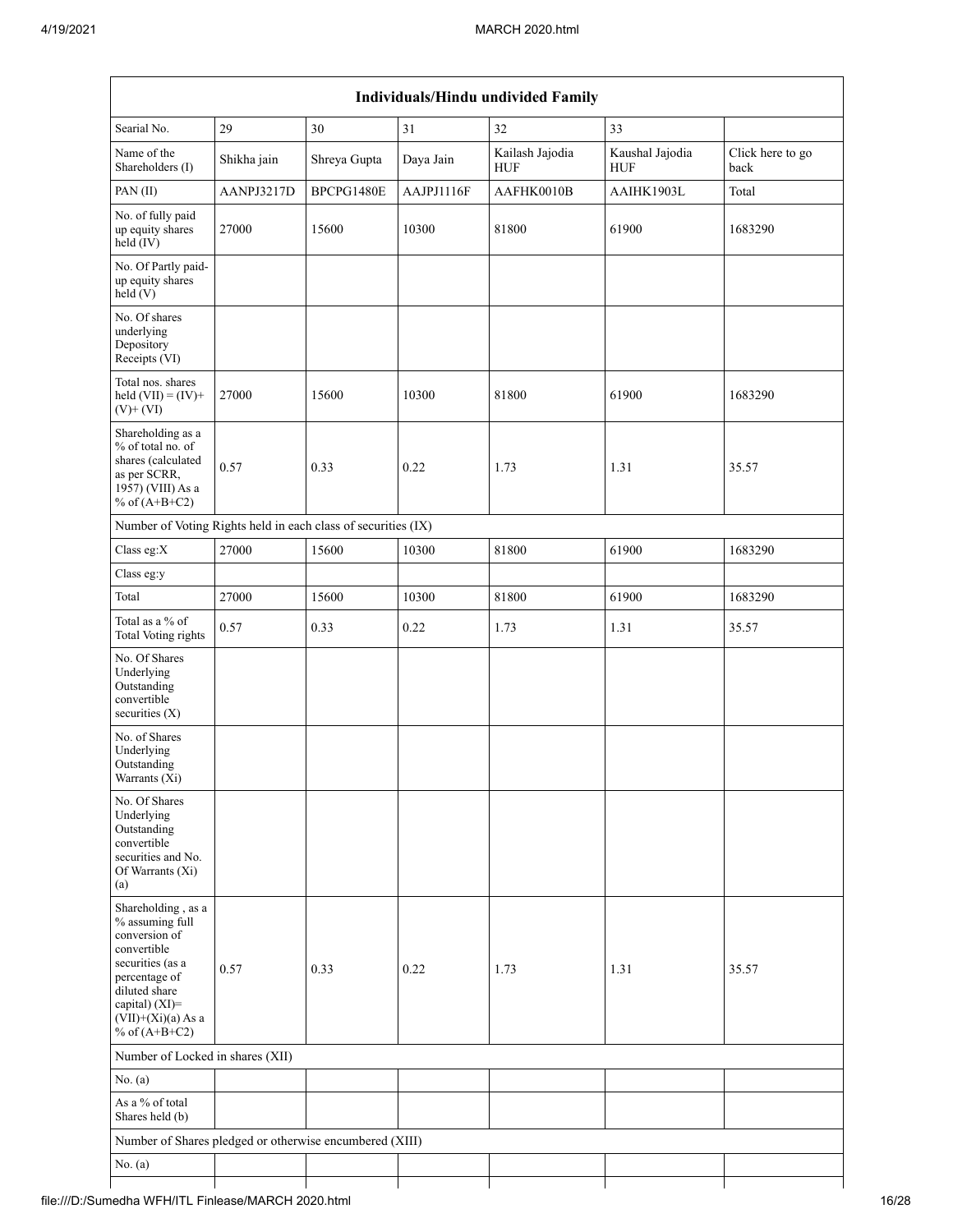| As a % of total<br>Shares held (b)                                   |                              |                   |                   |                |                |         |
|----------------------------------------------------------------------|------------------------------|-------------------|-------------------|----------------|----------------|---------|
| Number of equity<br>shares held in<br>dematerialized<br>form $(XIV)$ | 27000                        | 15600             | 10300             | 81800          | 61900          | 1678190 |
|                                                                      | Reason for not providing PAN |                   |                   |                |                |         |
| Reason for not<br>providing PAN                                      |                              |                   |                   |                |                |         |
| Shareholder type                                                     | Promoter<br>Group            | Promoter<br>Group | Promoter<br>Group | Promoter Group | Promoter Group |         |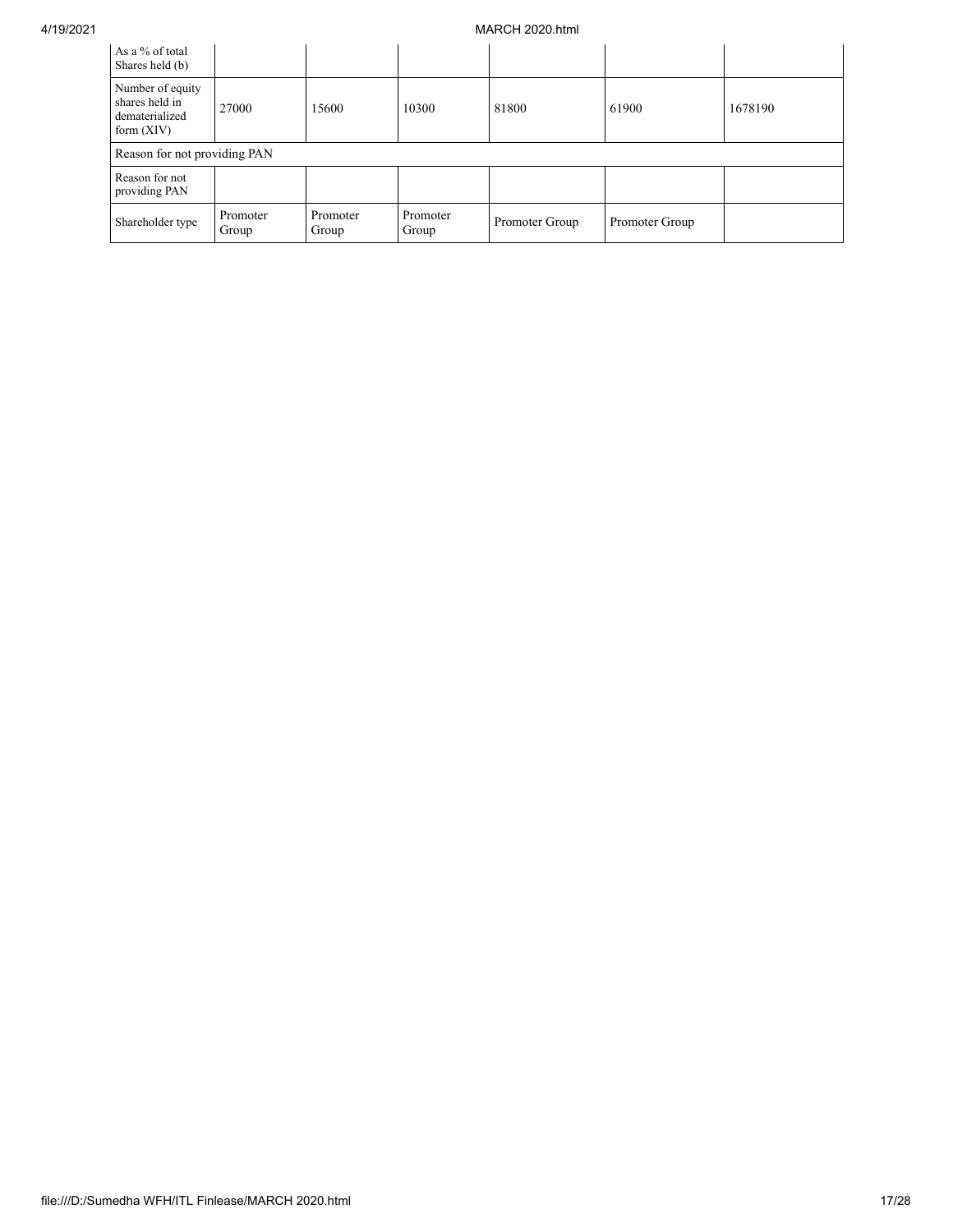|                                                                                                                                                                                                                          | Any Other (specify)                  |                            |                                                             |                                        |                             |                              |                                    |
|--------------------------------------------------------------------------------------------------------------------------------------------------------------------------------------------------------------------------|--------------------------------------|----------------------------|-------------------------------------------------------------|----------------------------------------|-----------------------------|------------------------------|------------------------------------|
| Searial No.                                                                                                                                                                                                              | $\mathbf{1}$                         | $\overline{2}$             | 3                                                           | $\overline{4}$                         | 5                           | 6                            | $\overline{7}$                     |
| Category                                                                                                                                                                                                                 | <b>Bodies</b><br>Corporate           | <b>Bodies</b><br>Corporate | <b>Bodies</b><br>Corporate                                  | <b>Bodies</b><br>Corporate             | <b>Bodies</b><br>Corporate  | <b>Bodies</b><br>Corporate   | <b>Bodies</b><br>Corporate         |
| Name of the<br>Shareholders (I)                                                                                                                                                                                          | Northwest<br>Enterprises<br>PVT. LTD | I P Polymers<br>PVT. LTD   | Aakash<br><b>Brothers</b><br><b>Trading Pvt</b><br>Ltd LTD. | Guwahati<br>Mercantile P<br><b>LTD</b> | Nezone<br>Agencies P<br>LTD | Nezone trading<br>Co PVT LTD | Kaushal<br>Commercial<br>PVT. LTD. |
| PAN(II)                                                                                                                                                                                                                  | AAACN5674J                           | AAACI0035Q                 | AAACA0595P                                                  | AAACG7336C                             | AAACN6809K                  | AABCN7997H                   | AAACK8231G                         |
| No. of the<br>Shareholders (I)                                                                                                                                                                                           | $\mathbf{1}$                         | 1                          | $\mathbf{1}$                                                | $\mathbf{1}$                           | $\mathbf{1}$                | $\mathbf{1}$                 | $\mathbf{1}$                       |
| No. of fully paid<br>up equity shares<br>held (IV)                                                                                                                                                                       | 11000                                | 145100                     | 86900                                                       | 86500                                  | 119000                      | 97300                        | 372100                             |
| No. Of Partly paid-<br>up equity shares<br>held(V)                                                                                                                                                                       |                                      |                            |                                                             |                                        |                             |                              |                                    |
| No. Of shares<br>underlying<br>Depository<br>Receipts (VI)                                                                                                                                                               |                                      |                            |                                                             |                                        |                             |                              |                                    |
| Total nos. shares<br>held $(VII) = (IV) +$<br>$(V)$ + $(VI)$                                                                                                                                                             | 11000                                | 145100                     | 86900                                                       | 86500                                  | 119000                      | 97300                        | 372100                             |
| Shareholding as a<br>% of total no. of<br>shares (calculated<br>as per SCRR,<br>1957) (VIII) As a<br>% of $(A+B+C2)$                                                                                                     | 0.23                                 | 3.07                       | 1.84                                                        | 1.83                                   | 2.51                        | 2.06                         | 7.86                               |
| Number of Voting Rights held in each class of securities (IX)                                                                                                                                                            |                                      |                            |                                                             |                                        |                             |                              |                                    |
| Class eg: X                                                                                                                                                                                                              | 11000                                | 145100                     | 86900                                                       | 86500                                  | 119000                      | 97300                        | 372100                             |
| Class eg:y                                                                                                                                                                                                               |                                      |                            |                                                             |                                        |                             |                              |                                    |
| Total                                                                                                                                                                                                                    | 11000                                | 145100                     | 86900                                                       | 86500                                  | 119000                      | 97300                        | 372100                             |
| Total as a % of<br>Total Voting rights                                                                                                                                                                                   | 0.23                                 | 3.07                       | 1.84                                                        | 1.83                                   | 2.51                        | 2.06                         | 7.86                               |
| No. Of Shares<br>Underlying<br>Outstanding<br>convertible<br>securities $(X)$                                                                                                                                            |                                      |                            |                                                             |                                        |                             |                              |                                    |
| No. of Shares<br>Underlying<br>Outstanding<br>Warrants (Xi)                                                                                                                                                              |                                      |                            |                                                             |                                        |                             |                              |                                    |
| No. Of Shares<br>Underlying<br>Outstanding<br>convertible<br>securities and No.<br>Of Warrants (Xi)<br>(a)                                                                                                               |                                      |                            |                                                             |                                        |                             |                              |                                    |
| Shareholding, as a<br>% assuming full<br>conversion of<br>convertible<br>securities (as a<br>percentage of<br>diluted share<br>capital) (XI)=<br>$(VII)+(X)$ As a %<br>of $(A+B+C2)$<br>Number of Locked in shares (XII) | 0.23                                 | 3.07                       | 1.84                                                        | 1.83                                   | 2.51                        | 2.06                         | 7.86                               |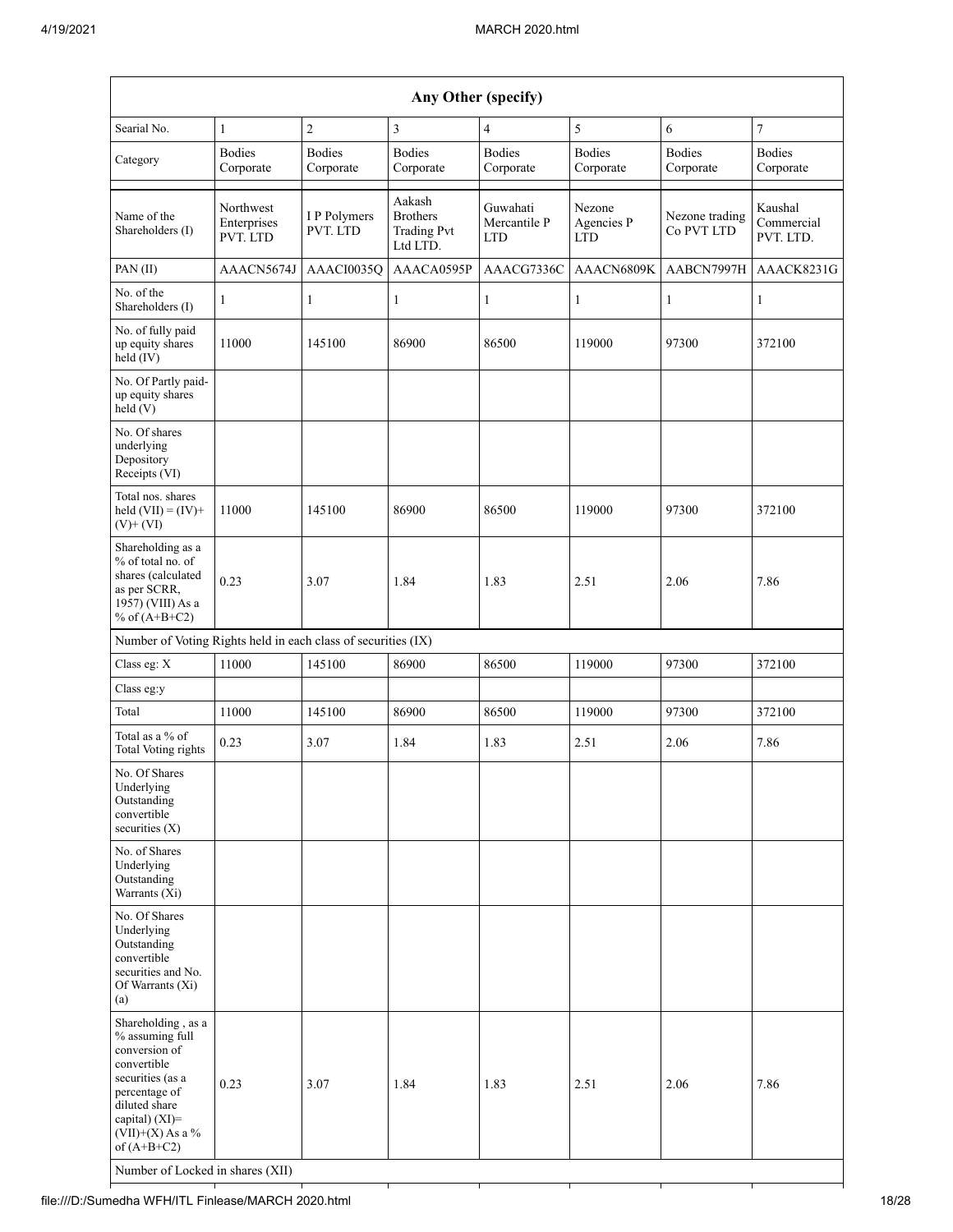| No. $(a)$                                                            |                   |                   |                   |                   |                   |                   |                   |
|----------------------------------------------------------------------|-------------------|-------------------|-------------------|-------------------|-------------------|-------------------|-------------------|
| As a % of total<br>Shares held (b)                                   |                   |                   |                   |                   |                   |                   |                   |
| Number of Shares pledged or otherwise encumbered (XIII)              |                   |                   |                   |                   |                   |                   |                   |
| No. $(a)$                                                            |                   |                   |                   |                   |                   |                   |                   |
| As a % of total<br>Shares held (b)                                   |                   |                   |                   |                   |                   |                   |                   |
| Number of equity<br>shares held in<br>dematerialized<br>form $(XIV)$ | 11000             | 145100            | 86900             | 86500             | 119000            | 97300             | 372100            |
| Reason for not providing PAN                                         |                   |                   |                   |                   |                   |                   |                   |
| Reason for not<br>providing PAN                                      |                   |                   |                   |                   |                   |                   |                   |
| Shareholder type                                                     | Promoter<br>Group | Promoter<br>Group | Promoter<br>Group | Promoter<br>Group | Promoter<br>Group | Promoter<br>Group | Promoter<br>Group |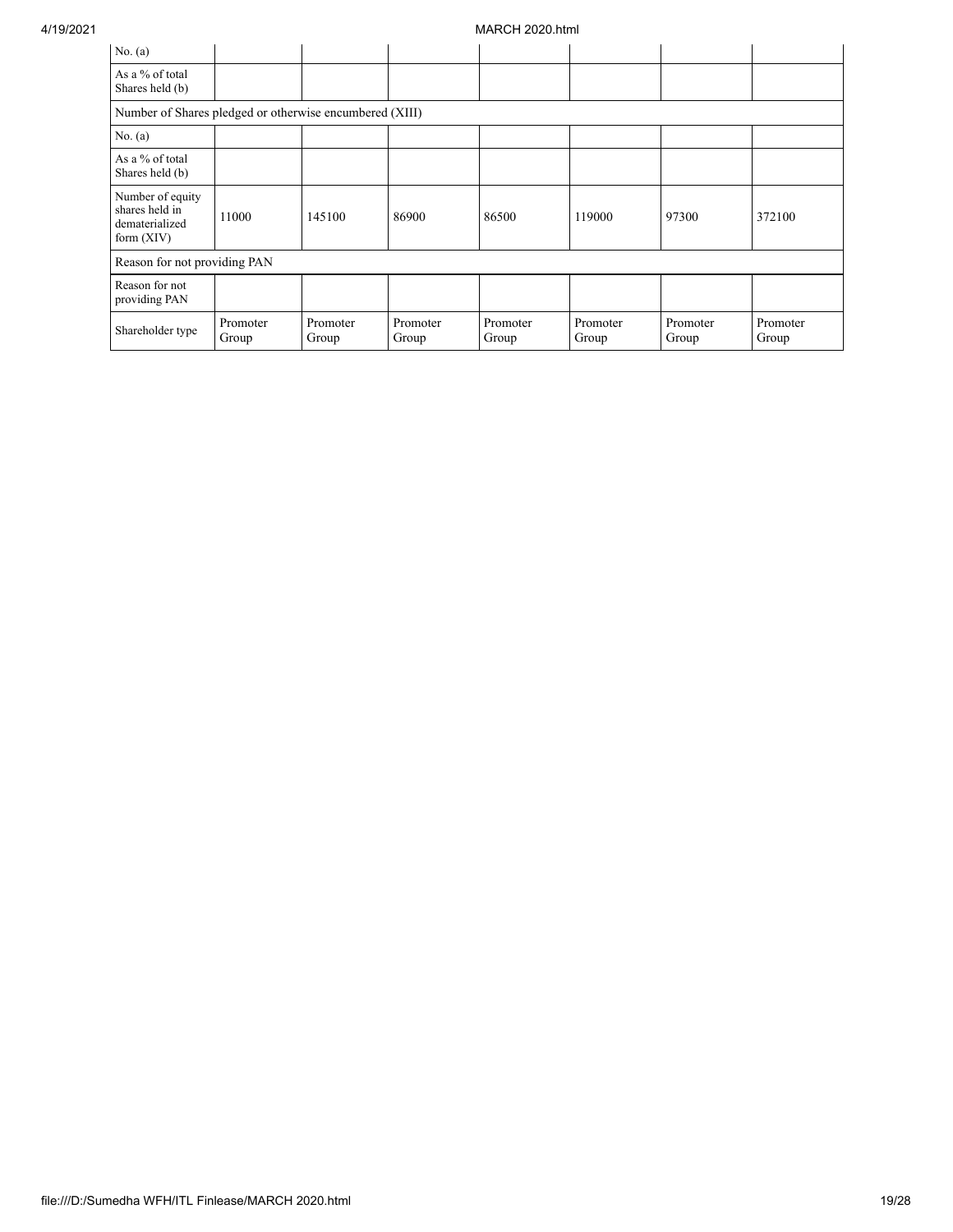| Any Other (specify)                                                                                                                                                                   |                                                               |                           |                             |                       |  |  |
|---------------------------------------------------------------------------------------------------------------------------------------------------------------------------------------|---------------------------------------------------------------|---------------------------|-----------------------------|-----------------------|--|--|
| Searial No.                                                                                                                                                                           | $\,$ 8 $\,$                                                   | 9                         | 10                          |                       |  |  |
| Category                                                                                                                                                                              | <b>Bodies Corporate</b>                                       | <b>Bodies Corporate</b>   | <b>Bodies Corporate</b>     | Click here to go back |  |  |
| Name of the<br>Shareholders (I)                                                                                                                                                       | Eastern Tube Co. PVT. LTD.                                    | Vishakha Builders Pvt Ltd | Jajodia Real Estate Pvt Ltd |                       |  |  |
| PAN (II)                                                                                                                                                                              | AABCE3230E                                                    | AAACV0012G                | AABCJ0323P                  | Total                 |  |  |
| No. of the<br>Shareholders (I)                                                                                                                                                        | $\mathbf{1}$                                                  | $\mathbf{1}$              | 1                           | 10                    |  |  |
| No. of fully paid<br>up equity shares<br>$held$ (IV)                                                                                                                                  | 109300                                                        | 162800                    | 25000                       | 1215000               |  |  |
| No. Of Partly paid-<br>up equity shares<br>held(V)                                                                                                                                    |                                                               |                           |                             |                       |  |  |
| No. Of shares<br>underlying<br>Depository<br>Receipts (VI)                                                                                                                            |                                                               |                           |                             |                       |  |  |
| Total nos. shares<br>held $(VII) = (IV) +$<br>$(V)$ + $(VI)$                                                                                                                          | 109300                                                        | 162800                    | 25000                       | 1215000               |  |  |
| Shareholding as a<br>% of total no. of<br>shares (calculated<br>as per SCRR,<br>1957) (VIII) As a<br>% of $(A+B+C2)$                                                                  | 2.31                                                          | 3.44                      | 0.53                        | 25.67                 |  |  |
|                                                                                                                                                                                       | Number of Voting Rights held in each class of securities (IX) |                           |                             |                       |  |  |
| Class eg: X                                                                                                                                                                           | 109300                                                        | 162800                    | 25000                       | 1215000               |  |  |
| Class eg:y                                                                                                                                                                            |                                                               |                           |                             |                       |  |  |
| Total                                                                                                                                                                                 | 109300                                                        | 162800                    | 25000                       | 1215000               |  |  |
| Total as a % of<br><b>Total Voting rights</b>                                                                                                                                         | 2.31                                                          | 3.44                      | 0.53                        | 25.67                 |  |  |
| No. Of Shares<br>Underlying<br>Outstanding<br>convertible<br>securities $(X)$                                                                                                         |                                                               |                           |                             |                       |  |  |
| No. of Shares<br>Underlying<br>Outstanding<br>Warrants (Xi)                                                                                                                           |                                                               |                           |                             |                       |  |  |
| No. Of Shares<br>Underlying<br>Outstanding<br>convertible<br>securities and No.<br>Of Warrants (Xi)<br>(a)                                                                            |                                                               |                           |                             |                       |  |  |
| Shareholding, as a<br>% assuming full<br>conversion of<br>convertible<br>securities (as a<br>percentage of<br>diluted share<br>capital) (XI)=<br>(VII)+(X) As a $\%$<br>of $(A+B+C2)$ | 2.31                                                          | 3.44                      | 0.53                        | 25.67                 |  |  |
| Number of Locked in shares (XII)                                                                                                                                                      |                                                               |                           |                             |                       |  |  |
| No. (a)                                                                                                                                                                               |                                                               |                           |                             |                       |  |  |
| As a % of total                                                                                                                                                                       |                                                               |                           |                             |                       |  |  |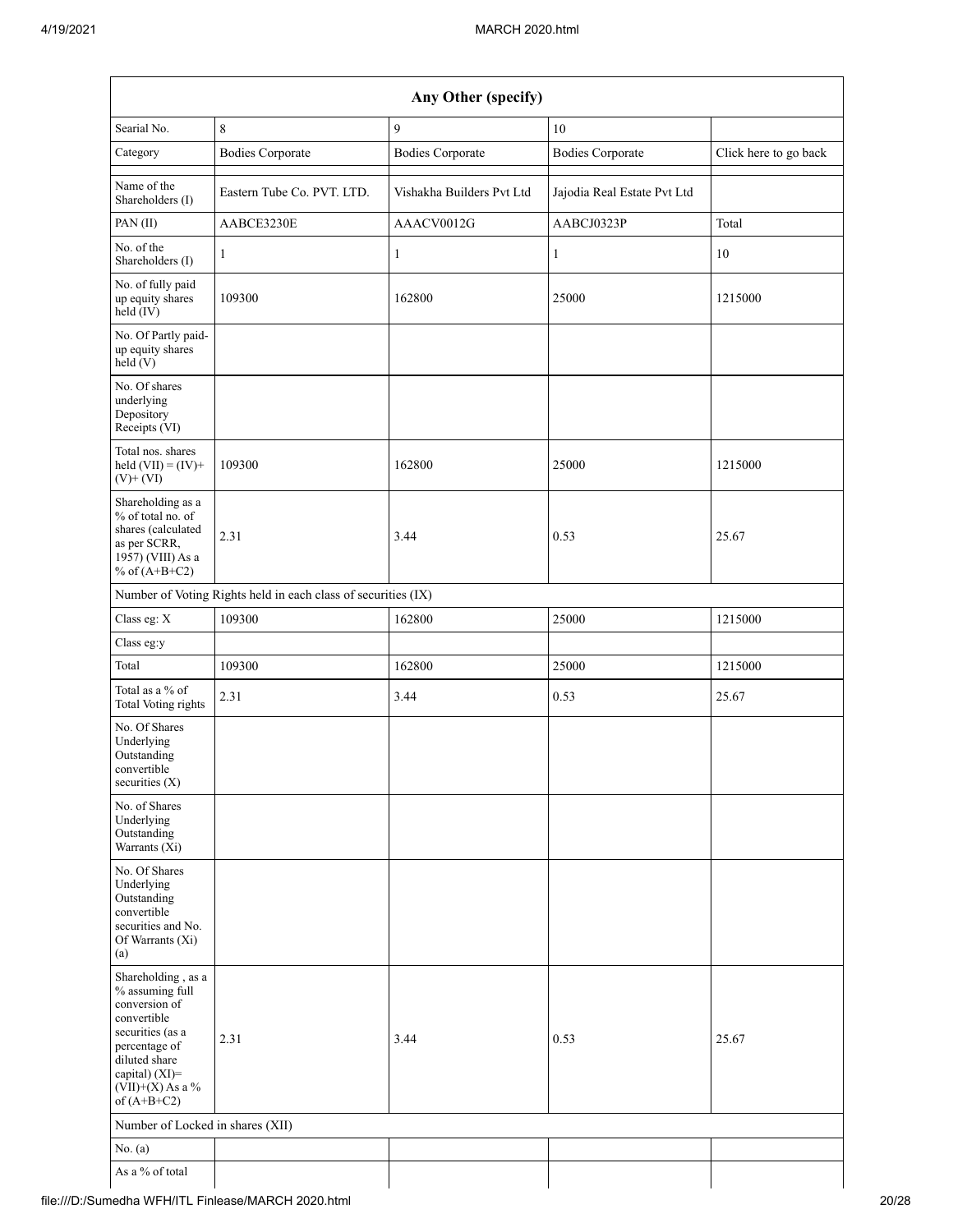| Shares held (b)                                                      |                |                |                |         |  |  |
|----------------------------------------------------------------------|----------------|----------------|----------------|---------|--|--|
| Number of Shares pledged or otherwise encumbered (XIII)              |                |                |                |         |  |  |
| No. $(a)$                                                            |                |                |                |         |  |  |
| As a % of total<br>Shares held (b)                                   |                |                |                |         |  |  |
| Number of equity<br>shares held in<br>dematerialized<br>form $(XIV)$ | 109300         | 162800         | 25000          | 1215000 |  |  |
| Reason for not providing PAN                                         |                |                |                |         |  |  |
| Reason for not<br>providing PAN                                      |                |                |                |         |  |  |
| Shareholder type                                                     | Promoter Group | Promoter Group | Promoter Group |         |  |  |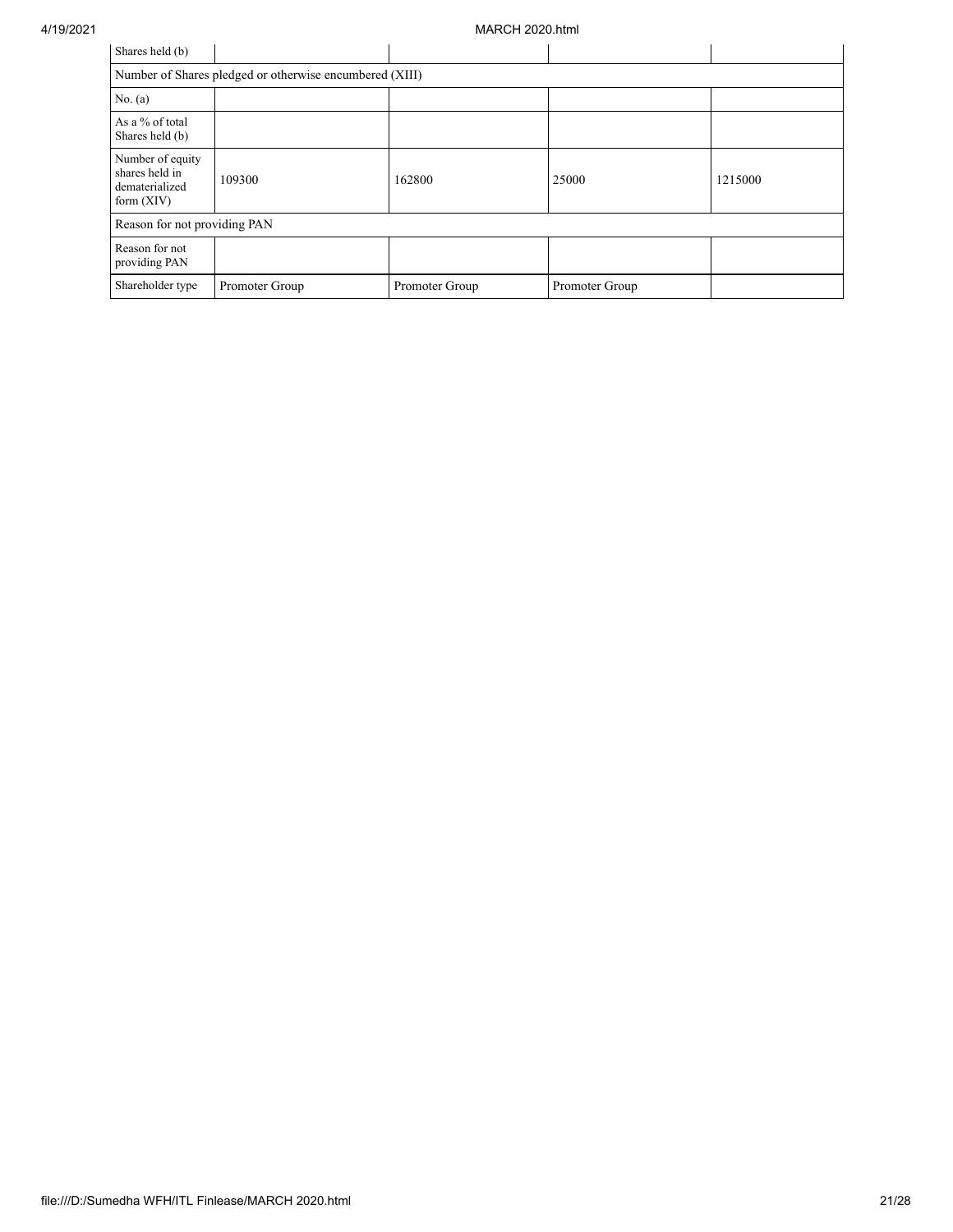| Searial No.                                                                                                                                                                          | $\mathbf{1}$                                                  | $\overline{c}$    | $\overline{\mathbf{3}}$        | $\overline{4}$                          | 5                             |                          |
|--------------------------------------------------------------------------------------------------------------------------------------------------------------------------------------|---------------------------------------------------------------|-------------------|--------------------------------|-----------------------------------------|-------------------------------|--------------------------|
| Name of the<br>Shareholders (I)                                                                                                                                                      | <b>JUGAL KISHORE</b><br><b>AGIWAL</b>                         | <b>ASENLA A.O</b> | <b>AMONGLA</b><br><b>JAMIR</b> | $\operatorname{SUMAN}$<br><b>CHOPRA</b> | DEEPAK KUMAR<br><b>KAPOOR</b> | Click here to<br>go back |
| PAN (II)                                                                                                                                                                             | AARPM6150A                                                    | ZZZZZ9999Z        | ZZZZZ9999Z                     | AMGPC7599A                              | ABAPK7443G                    | Total                    |
| No. of fully paid<br>up equity shares<br>$held$ (IV)                                                                                                                                 | 60700                                                         | 140000            | 155000                         | 50800                                   | 50000                         | 456500                   |
| No. Of Partly paid-<br>up equity shares<br>held(V)                                                                                                                                   |                                                               |                   |                                |                                         |                               |                          |
| No. Of shares<br>underlying<br>Depository<br>Receipts (VI)                                                                                                                           |                                                               |                   |                                |                                         |                               |                          |
| Total nos. shares<br>held $(VII) = (IV) +$<br>$(V)$ + $(VI)$                                                                                                                         | 60700                                                         | 140000            | 155000                         | 50800                                   | 50000                         | 456500                   |
| Shareholding as a<br>% of total no. of<br>shares (calculated<br>as per SCRR,<br>1957) (VIII) As a<br>% of $(A+B+C2)$                                                                 | 1.28                                                          | 2.96              | 3.28                           | 1.07                                    | 1.06                          | 9.65                     |
|                                                                                                                                                                                      | Number of Voting Rights held in each class of securities (IX) |                   |                                |                                         |                               |                          |
| Class eg: X                                                                                                                                                                          | 60700                                                         | 140000            | 155000                         | 50800                                   | 50000                         | 456500                   |
| Class eg:y                                                                                                                                                                           |                                                               |                   |                                |                                         |                               |                          |
| Total                                                                                                                                                                                | 60700                                                         | 140000            | 155000                         | 50800                                   | 50000                         | 456500                   |
| Total as a % of<br>Total Voting rights                                                                                                                                               | 1.28                                                          | 2.96              | 3.28                           | 1.07                                    | 1.06                          | 9.65                     |
| No. Of Shares<br>Underlying<br>Outstanding<br>convertible<br>securities $(X)$                                                                                                        |                                                               |                   |                                |                                         |                               |                          |
| No. of Shares<br>Underlying<br>Outstanding<br>Warrants (Xi)                                                                                                                          |                                                               |                   |                                |                                         |                               |                          |
| No. Of Shares<br>Underlying<br>Outstanding<br>convertible<br>securities and No.<br>Of Warrants (Xi)<br>(a)                                                                           |                                                               |                   |                                |                                         |                               |                          |
| Shareholding, as a<br>% assuming full<br>conversion of<br>convertible<br>securities (as a<br>percentage of<br>diluted share<br>capital) (XI)=<br>$(VII)+(X)$ As a %<br>of $(A+B+C2)$ | 1.28                                                          | 2.96              | 3.28                           | 1.07                                    | 1.06                          | 9.65                     |
| Number of Locked in shares (XII)                                                                                                                                                     |                                                               |                   |                                |                                         |                               |                          |
| No. $(a)$                                                                                                                                                                            |                                                               |                   |                                |                                         |                               |                          |
| As a % of total<br>Shares held (b)                                                                                                                                                   |                                                               |                   |                                |                                         |                               |                          |
| Number of equity<br>shares held in                                                                                                                                                   | 60700                                                         | $\mathbf{0}$      | $\mathbf{0}$                   | $\mathbf{0}$                            | 50000                         | 110700                   |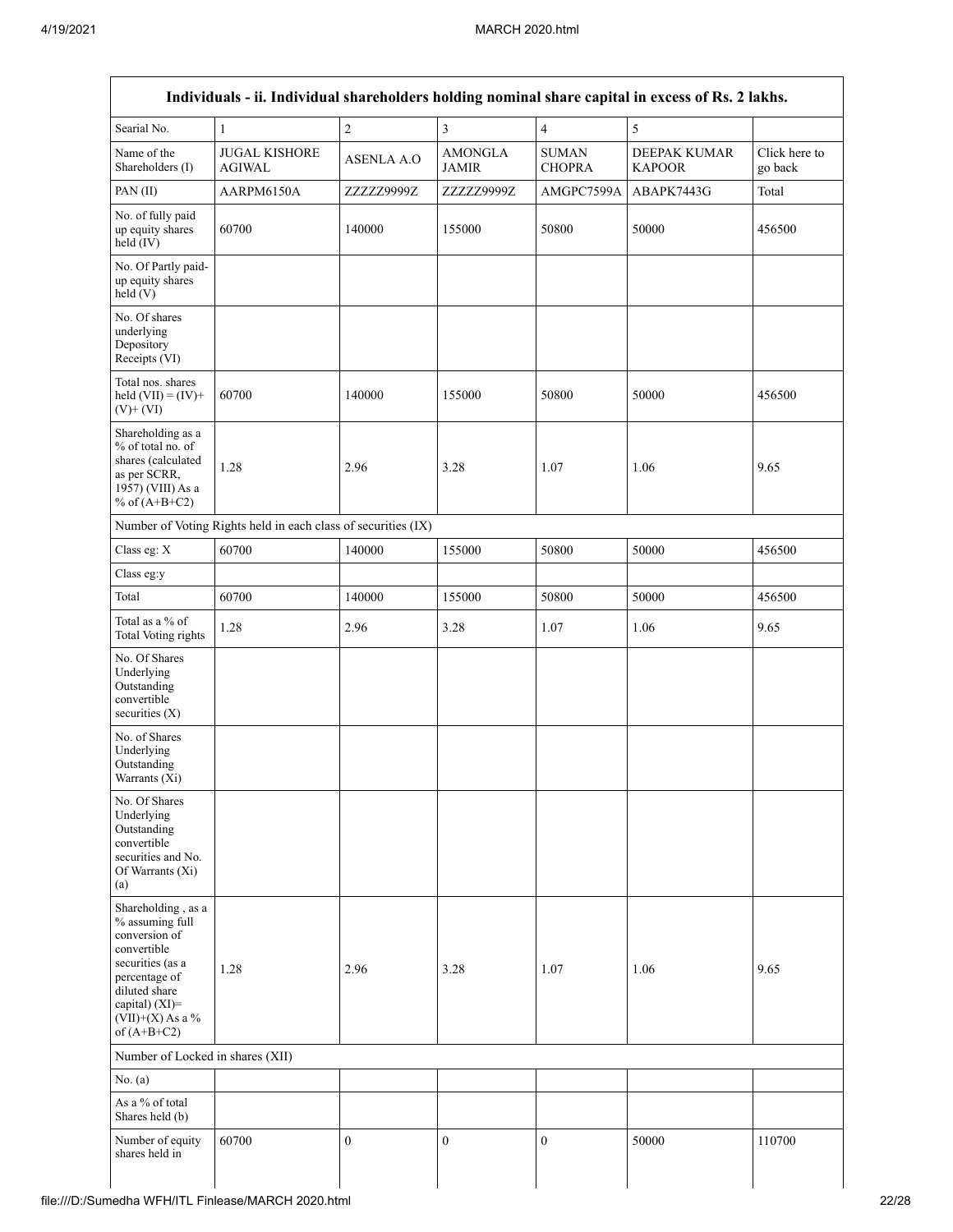| dematerialized<br>form $(XIV)$  |                              |                              |  |  |
|---------------------------------|------------------------------|------------------------------|--|--|
| Reason for not providing PAN    |                              |                              |  |  |
| Reason for not<br>providing PAN | Textual<br>Information $(1)$ | Textual<br>Information $(2)$ |  |  |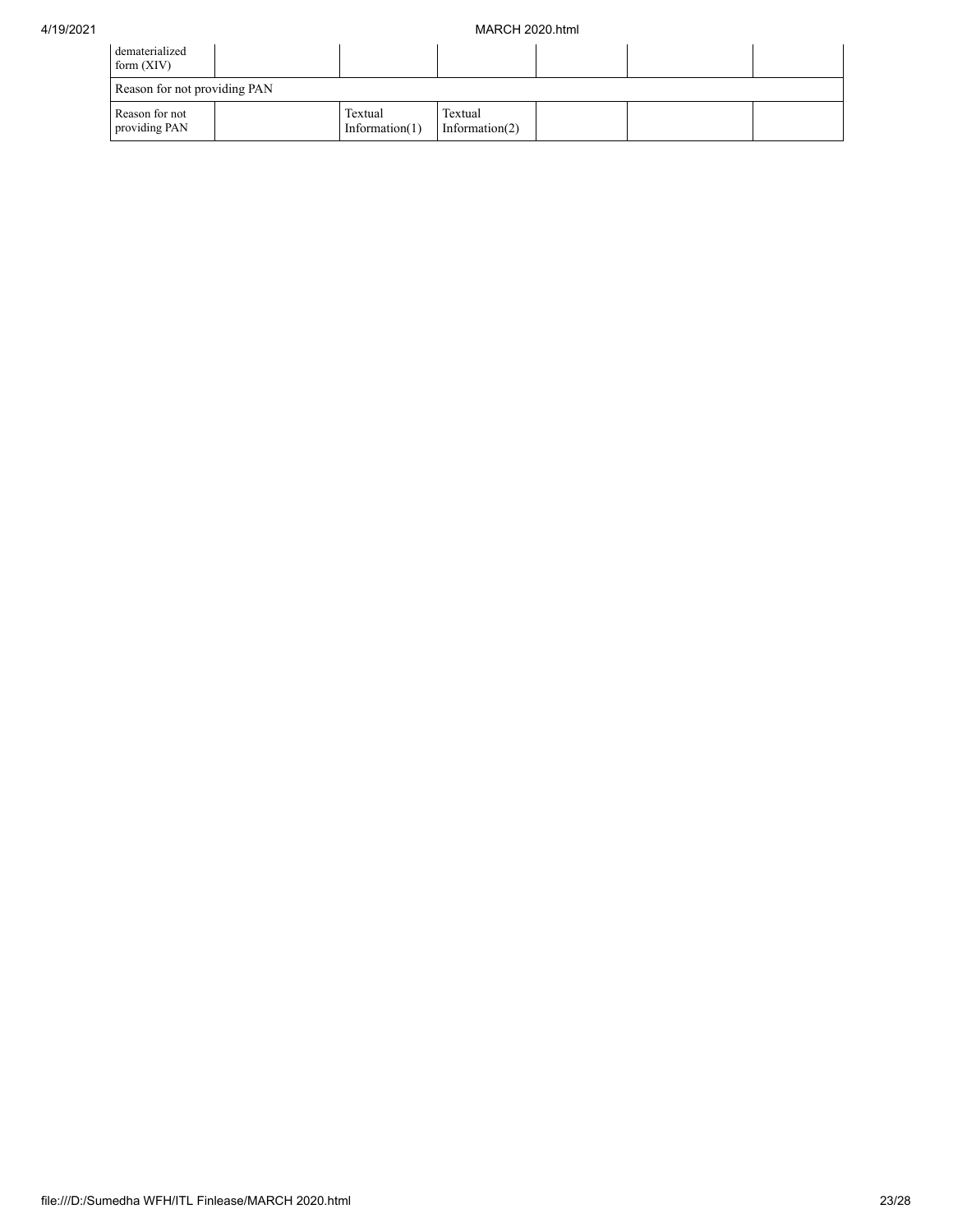| <b>Text Block</b>      |                                                               |  |  |  |
|------------------------|---------------------------------------------------------------|--|--|--|
| Textual Information(1) | The Shareholder lives in Nagaland where Pan is not mandatory. |  |  |  |
| Textual Information(2) | The Shareholder lives in Nagaland where Pan is not mandatory. |  |  |  |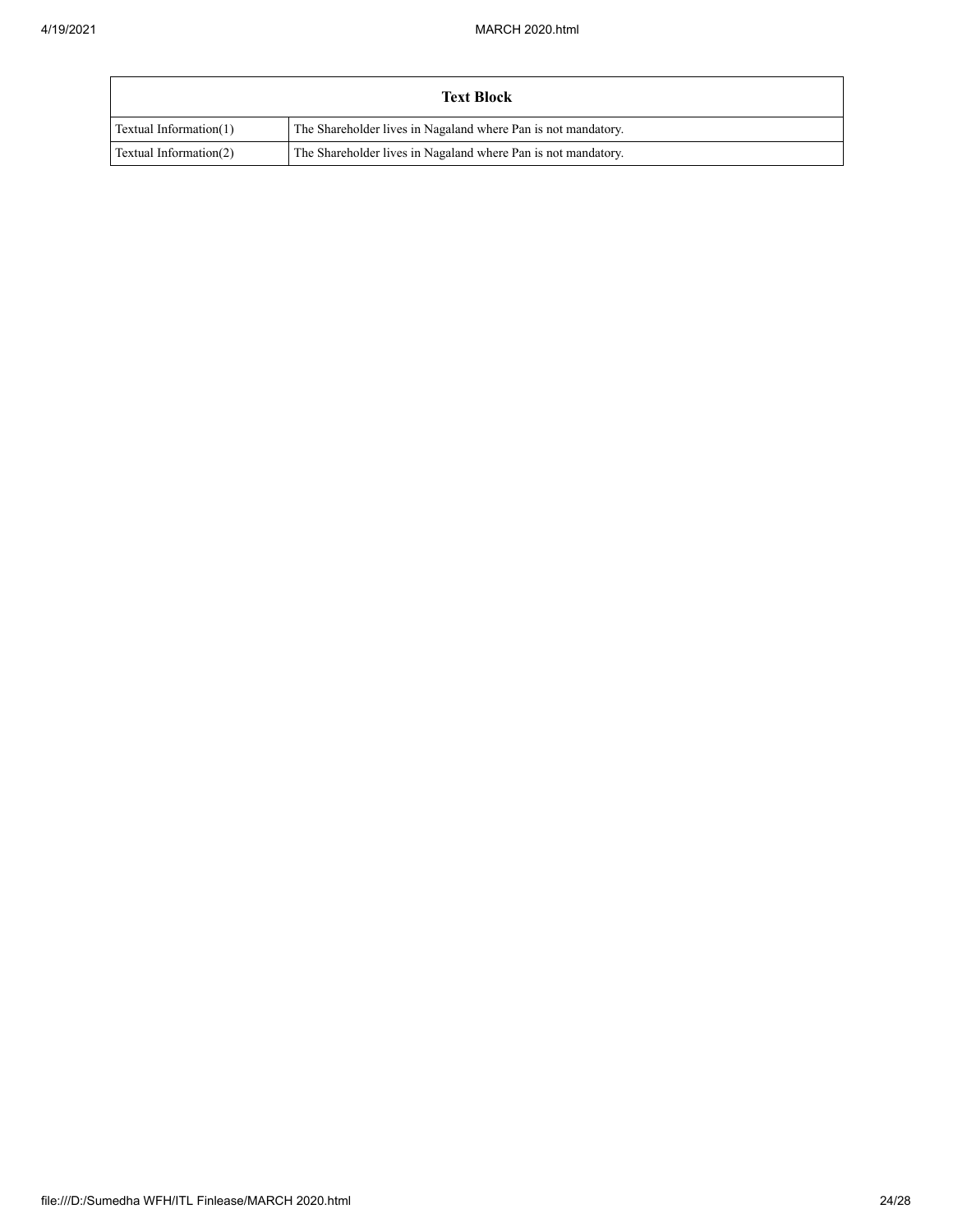| Any Other (specify)                                                                                                                                                                  |                                                               |                                                             |                                            |                                           |                          |  |
|--------------------------------------------------------------------------------------------------------------------------------------------------------------------------------------|---------------------------------------------------------------|-------------------------------------------------------------|--------------------------------------------|-------------------------------------------|--------------------------|--|
| Searial No.                                                                                                                                                                          | $\mathbf{1}$                                                  | $\overline{c}$                                              | 3                                          | $\overline{4}$                            |                          |  |
| Category                                                                                                                                                                             | <b>Bodies Corporate</b>                                       | <b>Bodies Corporate</b>                                     | <b>Bodies Corporate</b>                    | <b>LLP</b>                                |                          |  |
| Category / More<br>than 1 percentage                                                                                                                                                 | More than 1 percentage<br>of shareholding                     | More than 1 percentage<br>of shareholding                   | More than 1 percentage of<br>shareholding  | More than 1 percentage<br>of shareholding |                          |  |
| Name of the<br>Shareholders (I)                                                                                                                                                      | <b>ITL UDYOG LTD</b>                                          | <b>ITL STOCK &amp;</b><br><b>SHAREBROKERS</b><br><b>LTD</b> | <b>GLORY ADVERTISING</b><br>& MKTG PVT LTD | ASP TECHNOLOGY<br>LLP                     | Click here<br>to go back |  |
| PAN (II)                                                                                                                                                                             | AAACI9774L                                                    | AAACI1875N                                                  | ZZZZZ9999Z                                 | ABJFA8314M                                | Total                    |  |
| No. of the<br>Shareholders (I)                                                                                                                                                       | 1                                                             | 1                                                           | 1                                          | 1                                         | $\boldsymbol{0}$         |  |
| No. of fully paid<br>up equity shares<br>held (IV)                                                                                                                                   | 91800                                                         | 77100                                                       | 50000                                      | 73400                                     | $\boldsymbol{0}$         |  |
| No. Of Partly paid-<br>up equity shares<br>held(V)                                                                                                                                   |                                                               |                                                             |                                            |                                           |                          |  |
| No. Of shares<br>underlying<br>Depository<br>Receipts (VI)                                                                                                                           |                                                               |                                                             |                                            |                                           |                          |  |
| Total nos. shares<br>held $(VII) = (IV) +$<br>$(V)$ + $(VI)$                                                                                                                         | 91800                                                         | 77100                                                       | 50000                                      | 73400                                     | $\boldsymbol{0}$         |  |
| Shareholding as a<br>% of total no. of<br>shares (calculated<br>as per SCRR,<br>1957) (VIII) As a<br>% of $(A+B+C2)$                                                                 | 1.94                                                          | 1.63                                                        | 1.06                                       | 1.55                                      | $\boldsymbol{0}$         |  |
|                                                                                                                                                                                      | Number of Voting Rights held in each class of securities (IX) |                                                             |                                            |                                           |                          |  |
| Class eg: X                                                                                                                                                                          | 91800                                                         | 77100                                                       | 50000                                      | 73400                                     | $\boldsymbol{0}$         |  |
| Class eg:y                                                                                                                                                                           |                                                               |                                                             |                                            |                                           |                          |  |
| Total                                                                                                                                                                                | 91800                                                         | 77100                                                       | 50000                                      | 73400                                     | $\boldsymbol{0}$         |  |
| Total as a % of<br>Total Voting rights                                                                                                                                               | 1.94                                                          | 1.63                                                        | 1.06                                       | 1.55                                      | $\mathbf{0}$             |  |
| No. Of Shares<br>Underlying<br>Outstanding<br>convertible<br>securities (X)                                                                                                          |                                                               |                                                             |                                            |                                           |                          |  |
| No. of Shares<br>Underlying<br>Outstanding<br>Warrants (Xi)                                                                                                                          |                                                               |                                                             |                                            |                                           |                          |  |
| No. Of Shares<br>Underlying<br>Outstanding<br>convertible<br>securities and No.<br>Of Warrants (Xi)<br>(a)                                                                           |                                                               |                                                             |                                            |                                           |                          |  |
| Shareholding, as a<br>% assuming full<br>conversion of<br>convertible<br>securities (as a<br>percentage of<br>diluted share<br>capital) (XI)=<br>$(VII)+(X)$ As a %<br>of $(A+B+C2)$ | 1.94                                                          | 1.63                                                        | 1.06                                       | 1.55                                      | $\boldsymbol{0}$         |  |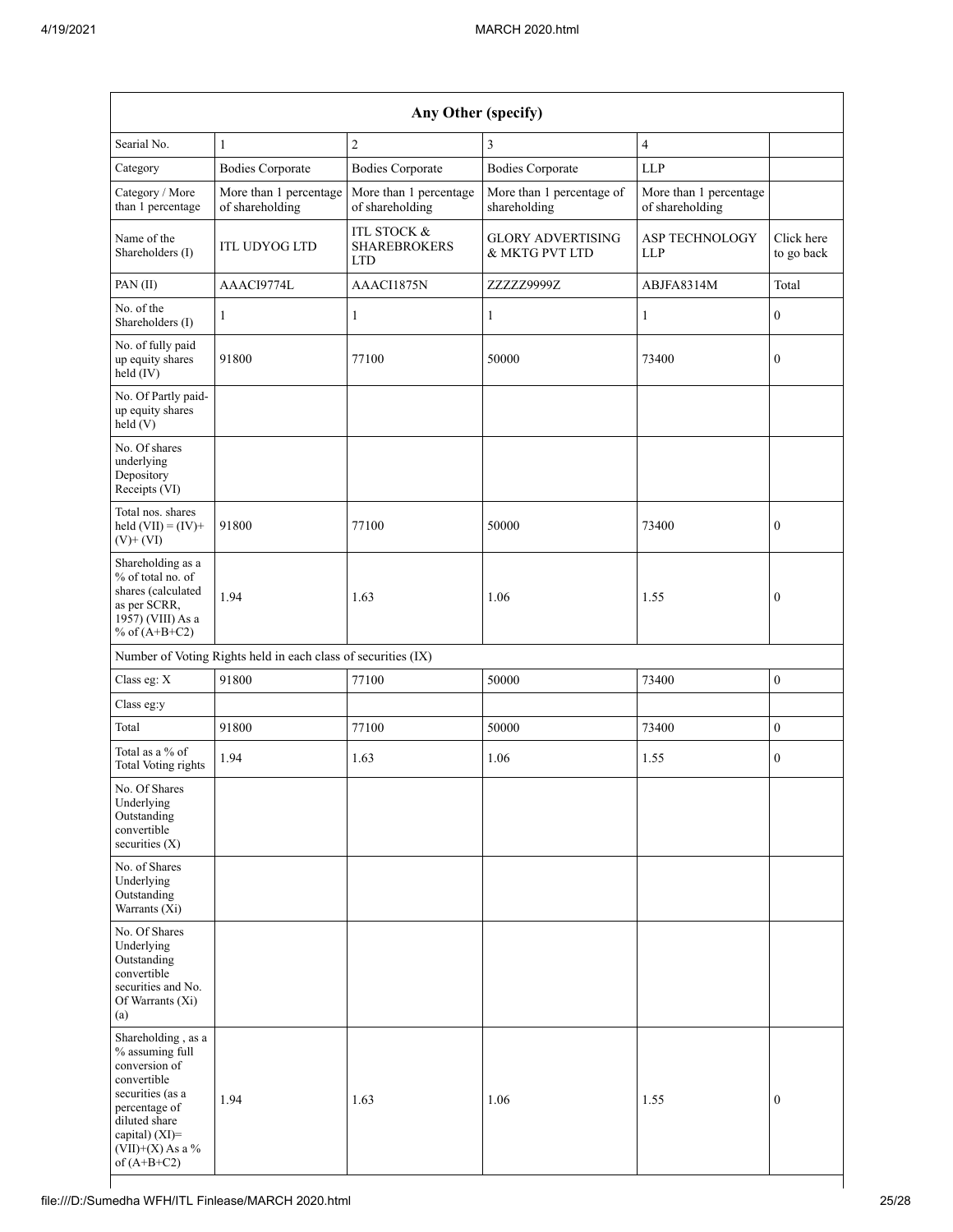| Number of Locked in shares (XII) |  |
|----------------------------------|--|
|----------------------------------|--|

| Number of Locked in shares (XII)                                     |       |       |                        |       |              |  |
|----------------------------------------------------------------------|-------|-------|------------------------|-------|--------------|--|
| No. $(a)$                                                            |       |       |                        |       |              |  |
| As a % of total<br>Shares held (b)                                   |       |       |                        |       |              |  |
| Number of equity<br>shares held in<br>dematerialized<br>form $(XIV)$ | 91800 | 77100 | U                      | 73400 | $\mathbf{0}$ |  |
| Reason for not providing PAN                                         |       |       |                        |       |              |  |
| Reason for not<br>providing PAN                                      |       |       | Textual Information(1) |       |              |  |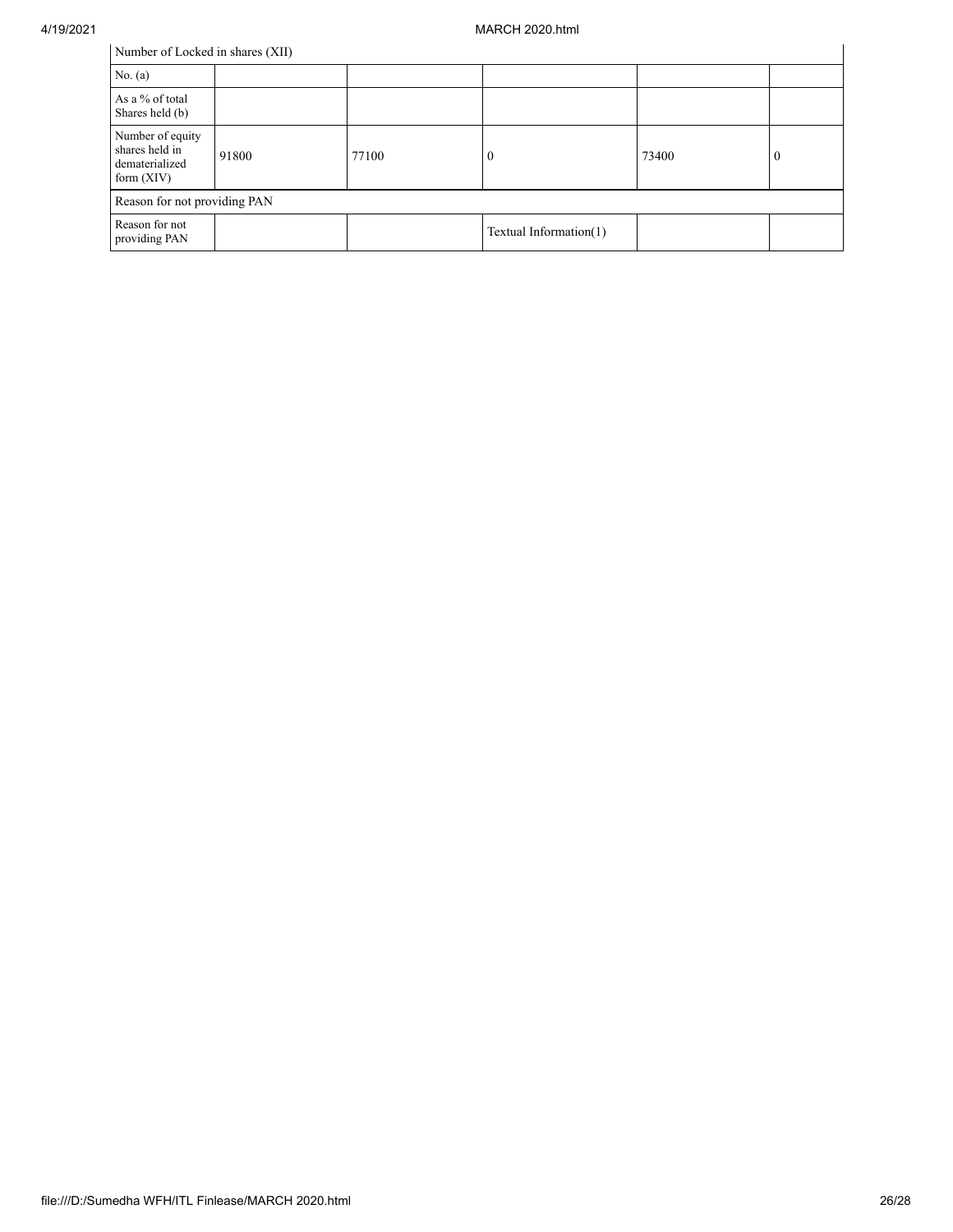| <b>Text Block</b>      |                                                                                                                              |  |
|------------------------|------------------------------------------------------------------------------------------------------------------------------|--|
| Textual Information(1) | The company Holding 50000 shares which is less than 1% accoring to Issued and Subscribed Capital so<br>Pan is not mandatory. |  |